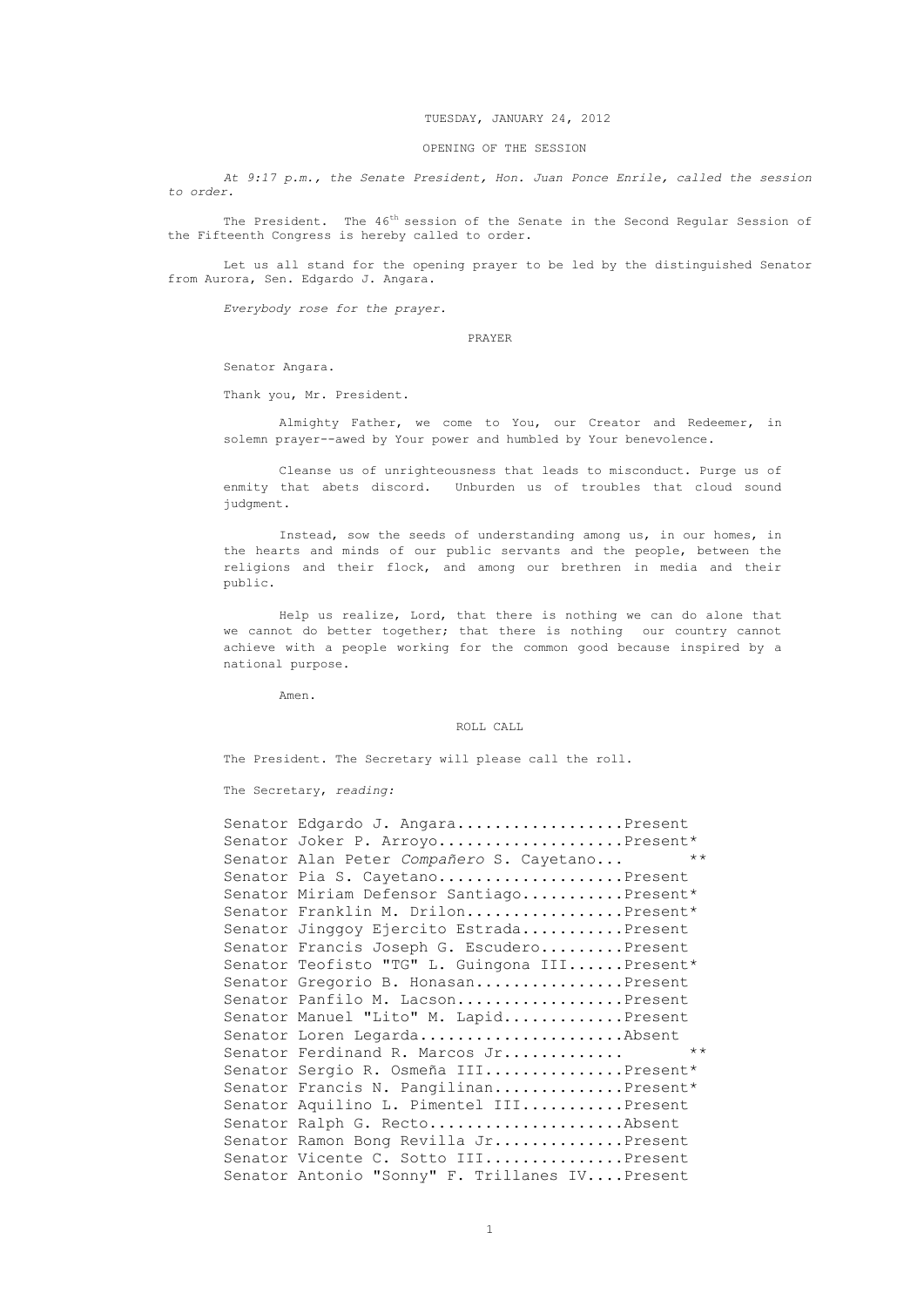Senator Manny Villar........................Present The President..............................Present

The President. With 13 senators present in the Chamber, the Chair declares the presence of a quorum.

The Majority Leader is recognized.

### THE JOURNAL

Senator Sotto. Thank you. Mr. President, I move that we dispense with the reading of

--------------------- \*Arrived after roll call \*\*On official mission

the *Journal* of the 45<sup>th</sup> session, January 17, 2012, and consider it approved.

*At this juncture, Senate President Juan Ponce Enrile relinquished the Chair to Senate President Pro Tempore Jinggoy Ejercito Estrada.*

The President Pro Tempore. Is there any objection? *[Silence]* There being none, the motion is approved.

Senator Sotto. Mr. President, I move that we proceed to the Reference of Business.

The President Pro Tempore. Is there any objection? *[Silence]* There being none, the motion is approved.

The Secretary will read the Reference of Business.

REFERENCE OF BUSINESS

# BILLS ON FIRST READING

The Acting Secretary [Atty. Bellen]. Senate Bill No. 3099, entitled

AN ACT FURTHER AMENDING PRESIDENTIAL DECREE NO. 1606, AS AMENDED

Introduced by Senator Drilon

The President Pro Tempore. Referred to the Committee on Justice and Human Rights

The Acting Secretary [Atty. Bellen]. Senate Bill No. 3100, entitled

AN ACT ESTABLISHING A POST TRAUMATIC STRESS DISORDER AWARENESS AND EDUCATION PROGRAM

Introduced by Senator Defensor Santiago

The President Pro Tempore. Referred to the Committee on Health and Demography

The Acting Secretary [Atty. Bellen]. Senate Bill No. 3101, entitled

AN ACT PROMOTING THE PERSISTENT QUEST FOR KNOWLEDGE AND INCREASED EDUCATION AMONG THE YOUTH

Introduced by Senator Defensor Santiago

The President Pro Tempore. Referred to the Committees on Justice and Human Rights; and Youth, Women and Family Relations

The Acting Secretary [Atty. Bellen]. Senate Bill No. 3102, entitled

AN ACT PENALIZING THE PARENTS OR GUARDIANS FOR TORTS OR CRIMES COMMITTED BY THEIR MINOR CHILDREN OR WARDS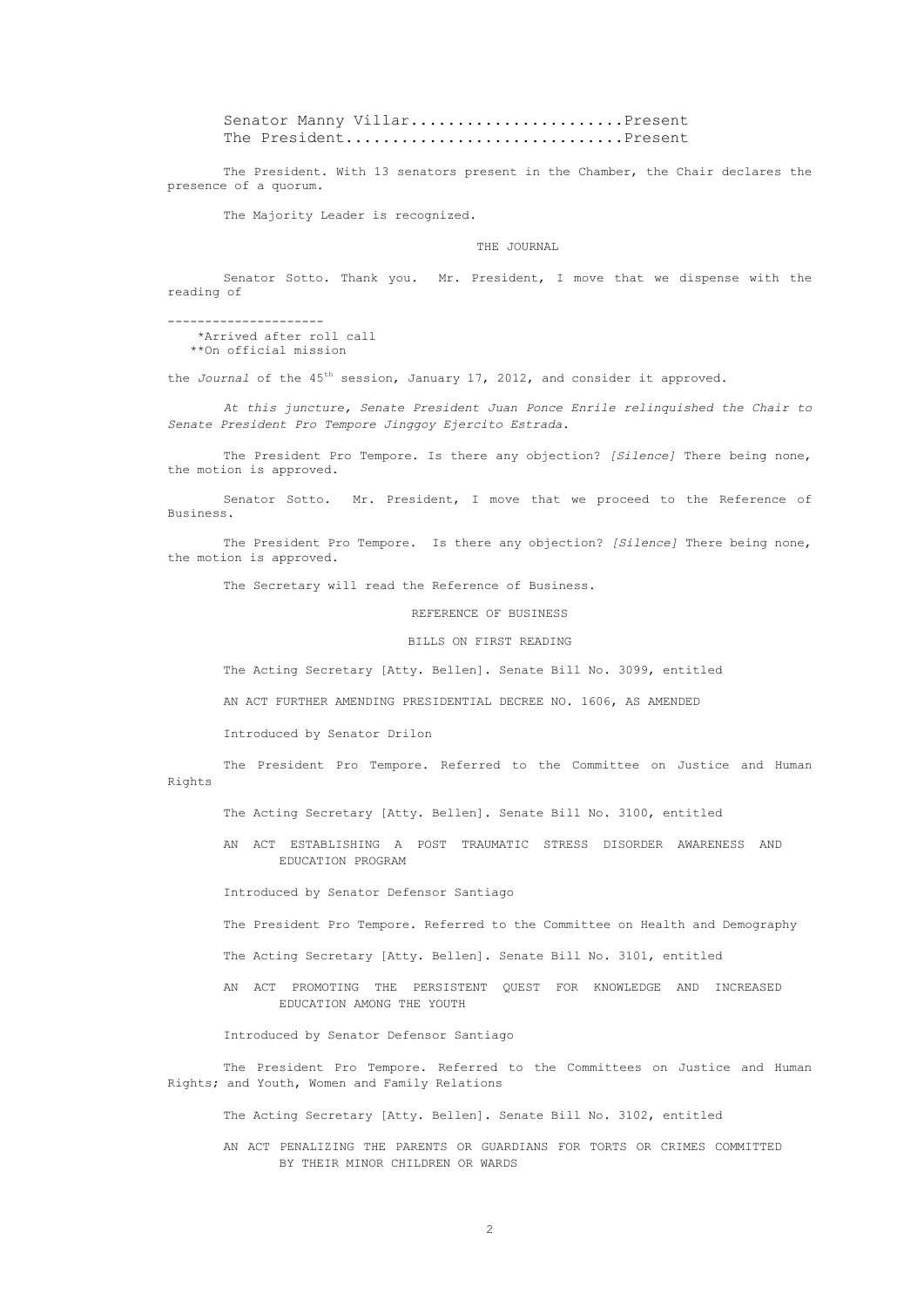Introduced by Senator Defensor Santiago

The President Pro Tempore. Referred to the Committees on Justice and Human Rights; and Youth, Women and Family Relations

### RESOLUTIONS

The Acting Secretary [Atty. Bellen]. Senate Joint Resolution No. 15, entitled

RESOLUTION URGING THE MEMBERS OF CONGRESS OF THE UNITED STATES OF AMERICA TO PASS U.S. SENATE BILL NO. 1244 AND U.S. HOUSE BILL NO. 2387 OTHERWISE KNOWN AS THE SAVE OUR INDUSTRIES ACT

Introduced by Senator Enrile

The President Pro Tempore. Referred to the Committee on Foreign Relations

The Acting Secretary [Atty. Bellen]. Proposed Senate Resolution No. 681, entitled

RESOLUTION CONGRATULATING AND COMMENDING FILIPINO PHOTOGRAPHER GEORGE TAPAN FOR BEING DECLARED WINNER IN THE "PLACES" CATEGORY OF THE 2011 NATIONAL GEOGRAPHIC PHOTOGRAPHY CONTEST FOR HIS ENTRY INTO THE GREEN ZONE

Introduced by Senator Lapid

The President Pro Tempore. Referred to the Committee on Rules

The Acting Secretary [Atty. Bellen]. Proposed Senate Resolution No. 682, entitled

RESOLUTION DIRECTING THE SENATE COMMITTEE ON ENVIRONMENT AND NATURAL RESOURCES AND COMMITTEE ON CLIMATE CHANGE TO LOOK INTO THE NECESSITY OF INSTITUTING A SYSTEM OF MANDATORY ENVIRONMENTAL INSURANCE COVERAGE IN LIGHT OF THE ENVIRONMENTAL DAMAGES GENERATED BY COMMERCIAL ACTIVITIES AND WORSENED BY THE IMPACT OF CLIMATE CHANGE

Introduced by Senator Legarda

The President Pro Tempore. Referred to the Committees on Environment and Natural Resources; and Climate Change

The Acting Secretary [Atty. Bellen]. Proposed Senate Resolution No. 683, entitled

RESOLUTION DIRECTING THE PROPER SENATE COMMITTEE TO CONDUCT AN INQUIRY, IN AID OF LEGISLATION, ON THE PRACTICE OF FEEDING WHALE SHARKS BY LOCAL TOURISM INDUSTRIES, AND ITS IMPACT ON THE ANIMAL'S NATURAL WAY OF LIFE

Introduced by Senator Defensor Santiago

The President Pro Tempore. Referred to the Committees on Environment and Natural Resources; and Tourism

The Acting Secretary [Atty. Bellen]. Proposed Senate Resolution No. 684, entitled

RESOLUTION DIRECTING THE PROPER SENATE COMMITTEE TO CONDUCT AN INQUIRY, IN AID OF LEGISLATION, ON THE NEED TO CREATE MEASURES THAT WILL PROMOTE A "ZERO TOURISM WASTE" POLICY

Introduced by Senator Defensor Santiago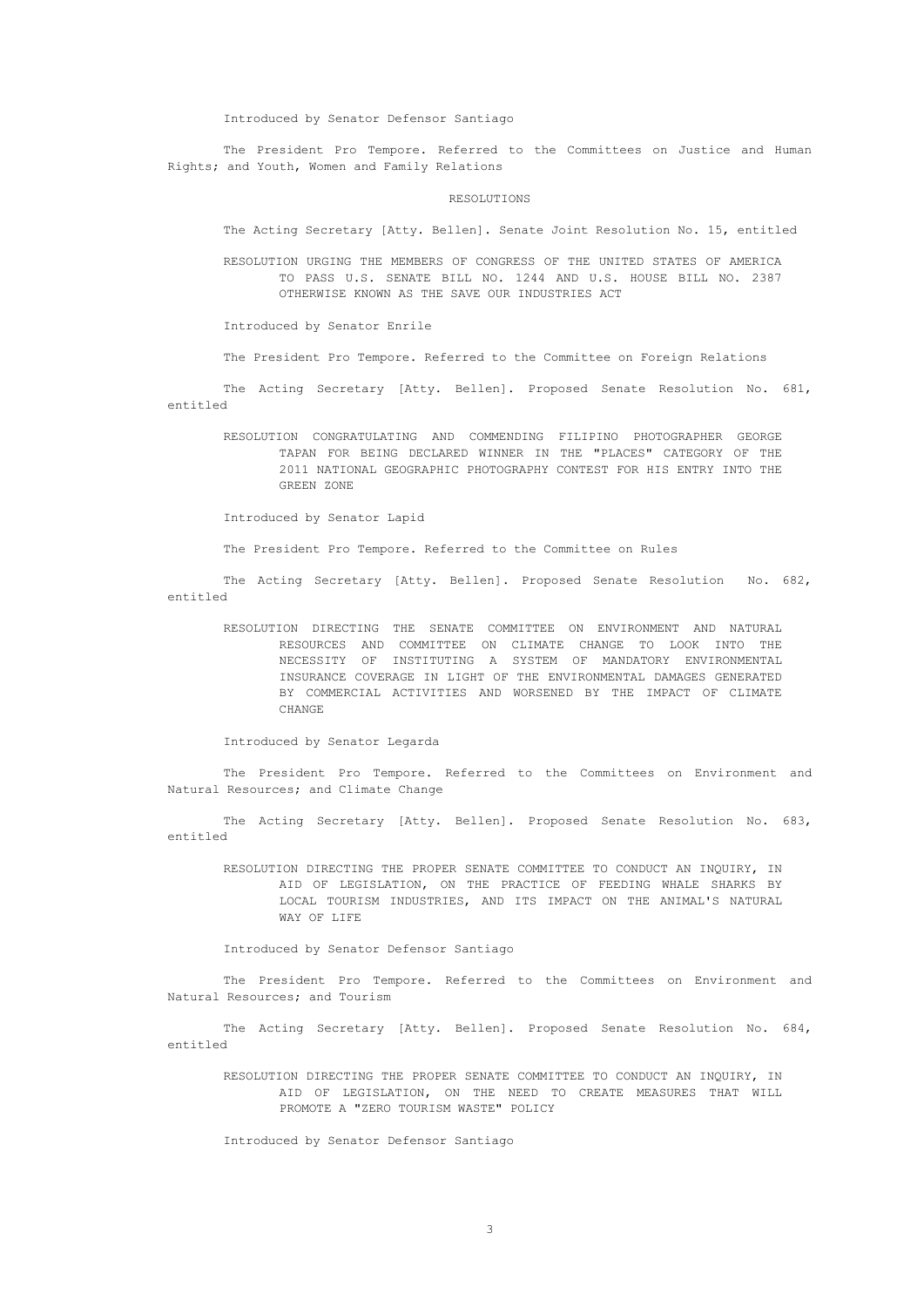The President Pro Tempore. Referred to the Committees on Environment and Natural Resources; and Tourism

The Acting Secretary [Atty. Bellen]. Proposed Senate Resolution No. 685, entitled

RESOLUTION DIRECTING THE PROPER SENATE COMMITTEE TO CONDUCT AN INQUIRY, IN AID OF LEGISLATION, ON THE ESSENTIAL BENEFITS OF URBAN AGRICULTURE AS A VIABLE SOLUTION TO THE LOOMING FOOD SHORTAGE

Introduced by Senator Defensor Santiago

The President Pro Tempore. Referred to the Committee on Agriculture and Food

### COMMITTEE REPORT

The Acting Secretary [Atty. Bellen]. Committee Report No. 97, prepared and submitted jointly by the Committees on Trade and Commerce; Economic Affairs; and Finance, on Senate Bill No. 3098, with Senators Enrile, Trillanes IV, Recto, Osmeña III, Defensor Santiago and Villar as authors thereof, entitled

AN ACT PENALIZING ANTI-COMPETITIVE CONDUCT, ABUSE OF DOMINANCE, AND ANTI-COMPETITIVE MERGERS, ESTABLISHING FOR THE PURPOSE AN OFFICE FOR COMPETITION UNDER THE DEPARTMENT OF JUSTICE, APPROPRIATING FUNDS THEREFOR, AND FOR OTHER PURPOSES

recommending its approval in substitution of Senate Bill Nos. 1, 123, 175, and 1838, taking into consideration Proposed Senate Resolution No. 123.

Sponsor: Senator Villar

The President Pro Tempore. To the Calendar for Ordinary Business

The Majority Leader is recognized.

Senator Sotto. Mr. President, may we suspend the session for a few minutes. We are awaiting documents from the Committee on Science and Technology.

The President Pro Tempore. Before that, Sen. Pia Cayetano is recognized.

## PARLIAMENTARY INQUIRY OF SENATOR CAYETANO(P) (On the Resumption of RH Bill)

Senator Cayetano (P). Mr. President, I would just like to direct my inquiry to the Majority Leader. As a parliamentary inquiry, we would like to ask for his guidance and information on the resumption of the RH bill. We have been ready and we understand.... We have actually spoken, off the record, but I just like to put on record that we are ready and we would like to know when the other senators will be ready.

Senator Sotto. Well, we will do our best to inquire also from the interpellators, Mr. President, because as of now, the parliamentary status is that we are in the period of interpellations. Pending interpellations and the reserved continuing interpellations are Sen. Loren Legarda, who is still out of the country, Senator Trillanes IV, Senator Pimentel III, and a continuing interpellation by Senator Enrile, the Senate President. I forgot one or two more. I know for a fact that there are still five to six who are in the list. But I have talked about it. Well, I checked on them but they were not ready last week. I do not know if they will be ready this week. We will try to shepherd the interpellators so that they can probably prepare for next week.

Senator Cayetano (P). Thank you. And, Mr. President, I just like to, well, put on record my concern because we have already limited our session days to twice a week and so I appeal to our colleagues that we schedule the pending measures whether RH or the others because we owe it to the people to continue our legislative work. Thank you.

Senator Sotto. Thank you. Yes, Mr. President, as a matter of fact, I concur with the distinguished lady. I really want to finish the period of interpellations because I am itching to deliver my *turno en contra* speech on the subject.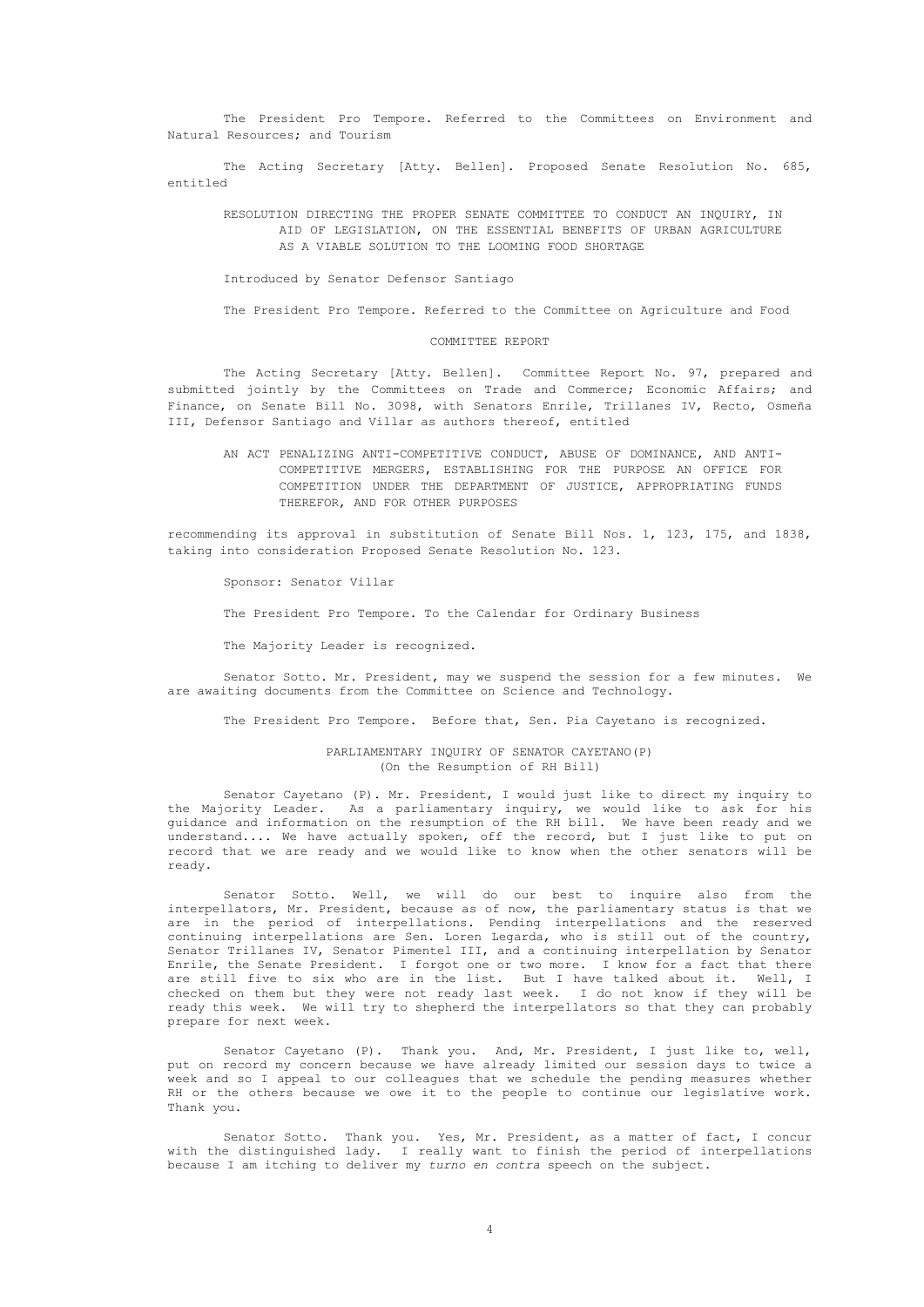#### SUSPENSION OF SESSION

So, with that, I move that we suspend the session, Mr. President.

The President Pro Tempore. Is there any objection? *[Silence]* There being none, the session is suspended for one minute.

*It was 9:26 a.m.*

#### RESUMPTION OF SESSION

*At 9:26 a.m., the session was resumed.*

The President Pro Tempore. The session is resumed.

The Majority Leader is recognized.

### SPECIAL ORDER

Senator Sotto. Mr. President, I move that we transfer from the Calendar for Ordinary Business to the Calendar for Special Orders Committee Report No. 95 on Proposed Senate Resolution No. 519, entitled

RESOLUTION DIRECTING THE SENATE COMMITTEE ON ACCOUNTABILITY OF PUBLIC OFFICERS AND INVESTIGATION (BLUE RIBBON) TO CONDUCT AN INQUIRY, IN AID OF LEGISLATION, INTO THE ALLEGED NUMEROUS VIOLATIONS OF REPUBLIC ACT NO. 3019 OTHERWISE KNOWN AS THE ANTI-GRAFT AND CORRUPT PRACTICES ACT BY THE PREVIOUS BOARD OF THE PHILIPPINE CHARITY SWEEPSTAKES OFFICE (PCSO) WITH THE END IN VIEW OF CRAFTING LEGISLATIVE MEASURES TO CURB CORRUPTION AND PROMOTE TRANSPARENCY AND ACCOUNTABILITY IN GOVERNMENT

The President Pro Tempore. Is there any objection? [*Silence]* There being none, the motion is approved.

> CONSIDERATION OF P. S. RES. NO. 519 (Philippine Charity Sweepstakes Office)

Senator Sotto. Mr. President, I move that we consider Proposed Senate Resolution No. 519 as reported out under Committee Report No. 95.

The President Pro Tempore. Is there any objection? *[Silence]* There being none, the motion is approved.

Consideration of Proposed Senate Resolution No. 519 is now in order. With the permission of the Body, the Secretary will read only the title of the resolution without prejudice to inserting in the *Record* the whole text thereof.

Senator Sotto. Yes, may we recognize first Sen. Teofisto L. Guingona III.

The President Pro Tempore. Sen. Teofisto L. Guingona III is recognized.

Senator Guingona. Thank you, Mr. President.

Mr. President, colleagues, ladies and gentlemen, good morning.

Mr. President, I move that we suspend the session for one minute.

Senator Sotto. Mr. President, no. I think there was a miscommunication. May we request the Secretary to read the title of the measure, so that we can recognize the Sponsor for the sponsorship speech.

The Secretary. Proposed Senate Resolution No. 519, entitled

## RESOLUTION DIRECTING THE SENATE COMMITTEE ON ACCOUNTABILITY OF PUBLIC OFFICERS AND INVESTIGATIONS (BLUE RIBBON) TO CONDUCT AN INQUIRY, IN AID OF LEGISLATION, INTO THE ALLEGED NUMEROUS VIOLATIONS OF REPUBLIC ACT NO. 3019 OTHERWISE KNOWN AS THE ANTI-GRAFT AND CORRUPT PRACTICES ACT BY THE PREVIOUS BOARD OF THE PHILIPPINE CHARITY SWEEPSTAKES OFFICE (PCSO) WITH THE END IN VIEW OF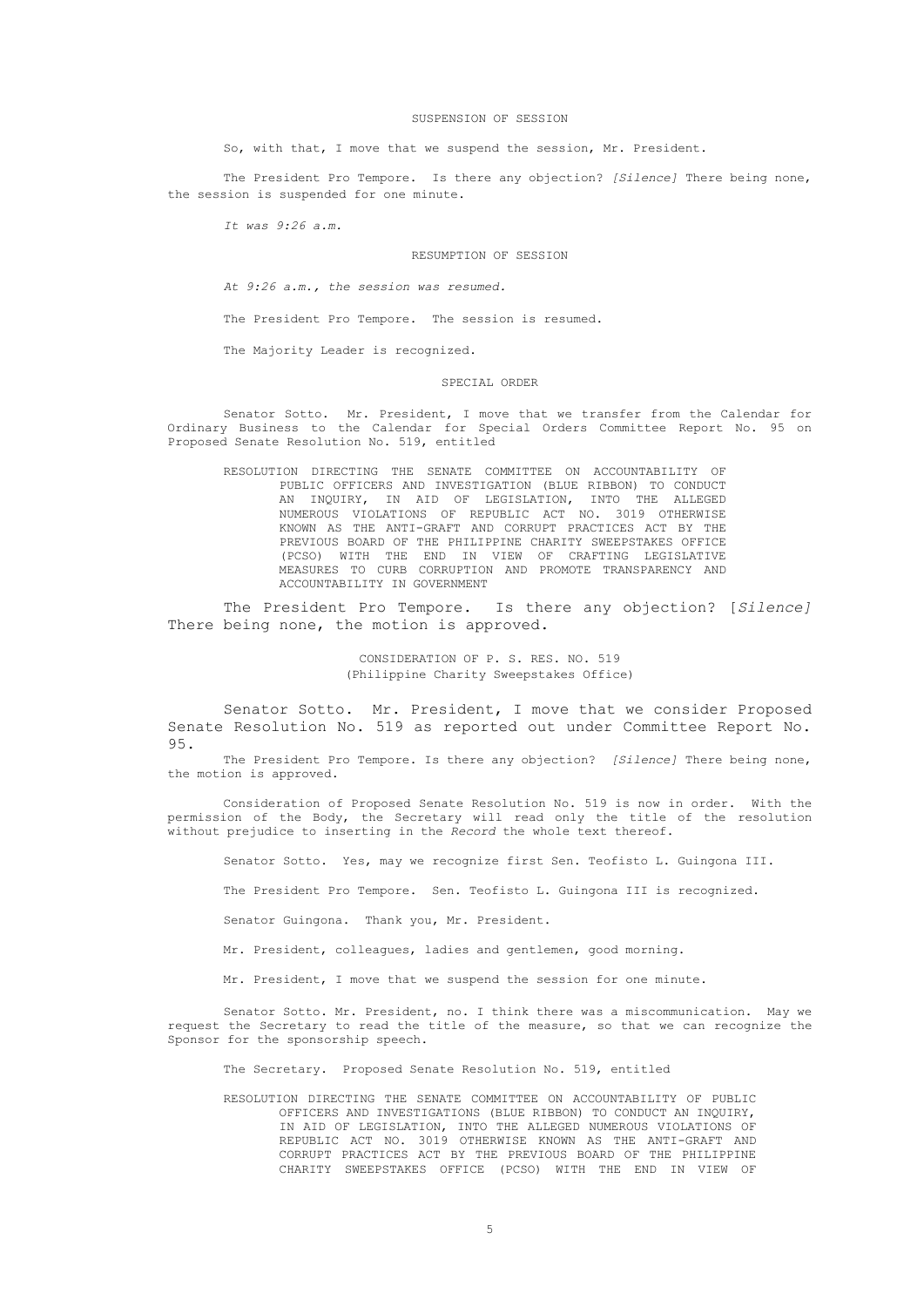### CRAFTING THE LEGISLATIVE MEASURES TO CURB CORRUPTION AND PROMOTE TRANSPARENCY AND ACCOUNTABILITY IN GOVERNMENT

Senator Sotto. To sponsor the measure, may we ask that the Chairman of the Committee on Accountability of Public Officers and Investigations, Sen. Teofisto L. Guingona III, be recognized.

The President Pro Tempore. Sen. Teofisto L. Guingona III is recognized.

## SPONSORSHIP SPEECH OF SENATOR GUINGONA

Senator Guingona. Thank you, Mr. President.

Mr. President, colleagues, ladies and gentlemen, good morning.

*Ang mandato ng PCSO ay ang pagtulong sa kapwang nangangailangan. Ang tunay na diwa ng PCSO, samakatuwid, ay ang pagkakawanggawa.*

*Ngunit ang naibunyag sa mga pagdinig ng Blue Ribbon ay ang pagwawaldas ng pondo ng PCSO sa mga bagay na walang anumang kinalaman sa pagkakawanggawa. Maraming kumita. Marami ang dapat parusahan.*

The Blue Ribbon Committee hereby presents Committee Report No. 95, filed on December 19, 2011, pursuant to Proposed Senate Resolution No. 519 introduced by Sen. Panfilo M. Lacson and this representation, which directed the Blue Ribbon Committee to "conduct an inquiry, in aid of legislation, into the alleged numerous violations of Republic Act No. 3019, otherwise known as the Anti-Graft and Corrupt Practices Act, by the previous board of the PCSO with the end in view of crafting legislative measures to curb corruption and promote transparency and accountability in government."

The Blue Ribbon hereby presents the essential findings of its Report.

## *Intelligence Funds*

The Senate Blue Ribbon Committee strongly recommends that a case of plunder be filed against former President Gloria Macapagal- Arroyo and former Vice-Chairman and General Manager of the PCSO, Mrs. Rosario Uriarte.

While they were public officers, Gloria Macapagal-Arroyo and Rosario Uriarte teamed up to rob this nation of at least P244.5 million. Mrs. Arroyo made marginal notes and caused the release of millions of pesos to her partner, Mrs. Uriarte, who was in charge with the disbursement, use, and liquidation of the excessive amounts of intelligence funds.

Mrs. Uriarte's memoranda of requests for millions of pesos cited the need to address the threats against the operations of the PCSO. However, her own certifications immediately revealed that the funds were allegedly used to address things like terrorism, bomb threats and bilateral security relations.

Because of the excessive amounts released, the Blue Ribbon Committee asked for proof of lawful use of the public funds. However, neither Gloria Macapagal-Arroyo nor Rosario Uriarte ever presented the actual receipts and documents to prove that these funds were indeed lawfully used.

The Committee strongly believes that there is probable cause to believe that these funds were, in fact, illegally diverted into the pockets of Gloria Macapagal-Arroyo. Despite facing a possible case for plunder, not a single receipt has been presented by Madam Gloria Macapagal-Arroyo or Rosario Uriarte to save themselves. The Committee emphasizes the fact that particularly for the year 2010, an election year, the PCSO already used up P137.5 million out of the P150 million that was approved by the former president at the beginning of the year. For the same year, PCSO's intelligence fund budget was larger than the intelligence fund budget of the Philippine Army, larger than the ISAFP-GHQ, larger than the Department of National Defense budget for intelligence, larger than the intelligence budget for Philippine Navy, and larger than the budget of the NBI.

Additionally, Gloria Macapagal-Arroyo and Rosario Uriarte should be charged with technical malversation for using confidential/intelligence funds as "blood money" for OFWs.

*Donations of Vehicles to Members of Catholic Church*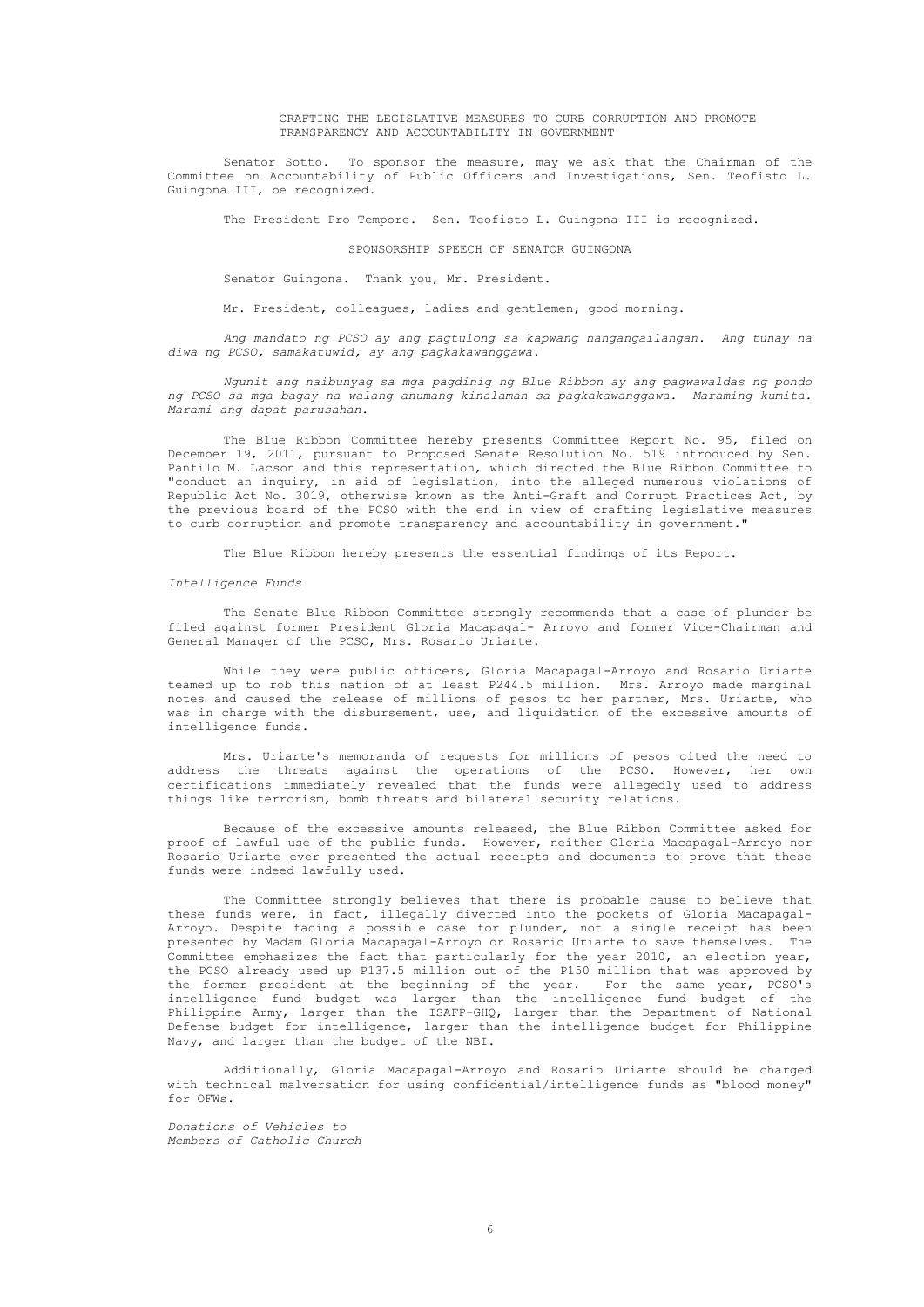On the matter of donation of vehicles to the members of the Catholic Church, the Blue Ribbon finds that the donations of vehicles to various Catholic priests and bishops did not violate the Constitution because:

a) The donation was for a public purpose, charitable purpose, and not a religious purpose; and

b) The donation was not for the personal use of any religious leader.

*Excessive Public Relations/ Advertising Spending*

On the matter of excessive public relations and advertising spending, the findings of the Commission on Audit, together with the testimonies laid down in the Blue Ribbon hearings, revealed PCSO's excessive and unnecessary spending on public relations. Billions were spent on promoting betting in lotteries that could have been spent more wisely on charity.

The extravagant expenses for the sole purpose of promoting legal gambling are superfluous and pointless by the fact that there will always be people who will do anything to take a stake for the chance of winning big.

*Equipment Lease Agreement (ELA) for PCSO's Online Lottery System*

On the matter of the Equipment Lease Agreement or ELA for PCSO's online lottery system, the Blue Ribbon hearings revealed that the company called International Totalizator System (ITS) initially offered to sell lotto equipment to PCSO for US\$25 million.

However, instead of buying the equipment from ITS, the PCSO conducted a public bidding to lease--not to buy--the same equipment from the private suppliers. The decision to lease instead of purchase continues to impose a great financial burden to the Philippines. Instead of spending US\$25 million to purchase the machines, the government instead has paid the private suppliers approximately US\$148 million in rental fees and will continue to pay exorbitant amounts until the contract ends in 2015.

Despite proper bidding, the resulting award of the contract, not only to the winning bidder but also to the two losing bidders, is questionable. The Blue Ribbon strongly recommends further investigation on this matter by the Ombudsman.

For signing the ELA, Manuel Morato, former PCSO Chairman, and Rosario Uriarte, former PCSO General Manager, should be charged with a violation of the Anti-Graft and Corrupt Practices Act for allegedly entering, on behalf of the government, into any contract that is manifestly and grossly disadvantageous to the government.

*STL Remittances, Ambulance Donations, and Commingling of Funds* 

On the matter of STL remittances, ambulance donations and commingling of funds, there have been unaccountable remittances of the Small Town Lottery (STL) share to congressmen and the Philippine National Police (PNP).

The Blue Ribbon also finds that there has been mismanagement in the execution of PCSO's Ambulance Program. LGUs of a higher class category were prioritized compared to the lower class category of LGUs.

Commingling of funds by PCSO was also revealed. This violates the PCSO'S Charter which apportions the net receipts into three funds: (1) Prize Fund; (2) Charity Fund; and (3) Operating Fund.

# *Joint Venture Agreement*

The Contractual Joint Venture Agreement (CJVA) between TMA Group of Companies (TMA) and the PCSO entered into for the purpose of establishing the first thermal coating plant in the Philippines should be cancelled for being grossly prejudicial to the Philippines. Violations of the Anti-Graft and Corrupt Practices Act were, in fact, committed by members of the former board of the PCSO.

The Blue Ribbon Committee finds that the profit-oriented Joint Venture Agreement entered into by PCSO violates the latter's own Charter, which limits the agency's ability to engage in profit-oriented ventures only to "health, welfare, and related investments."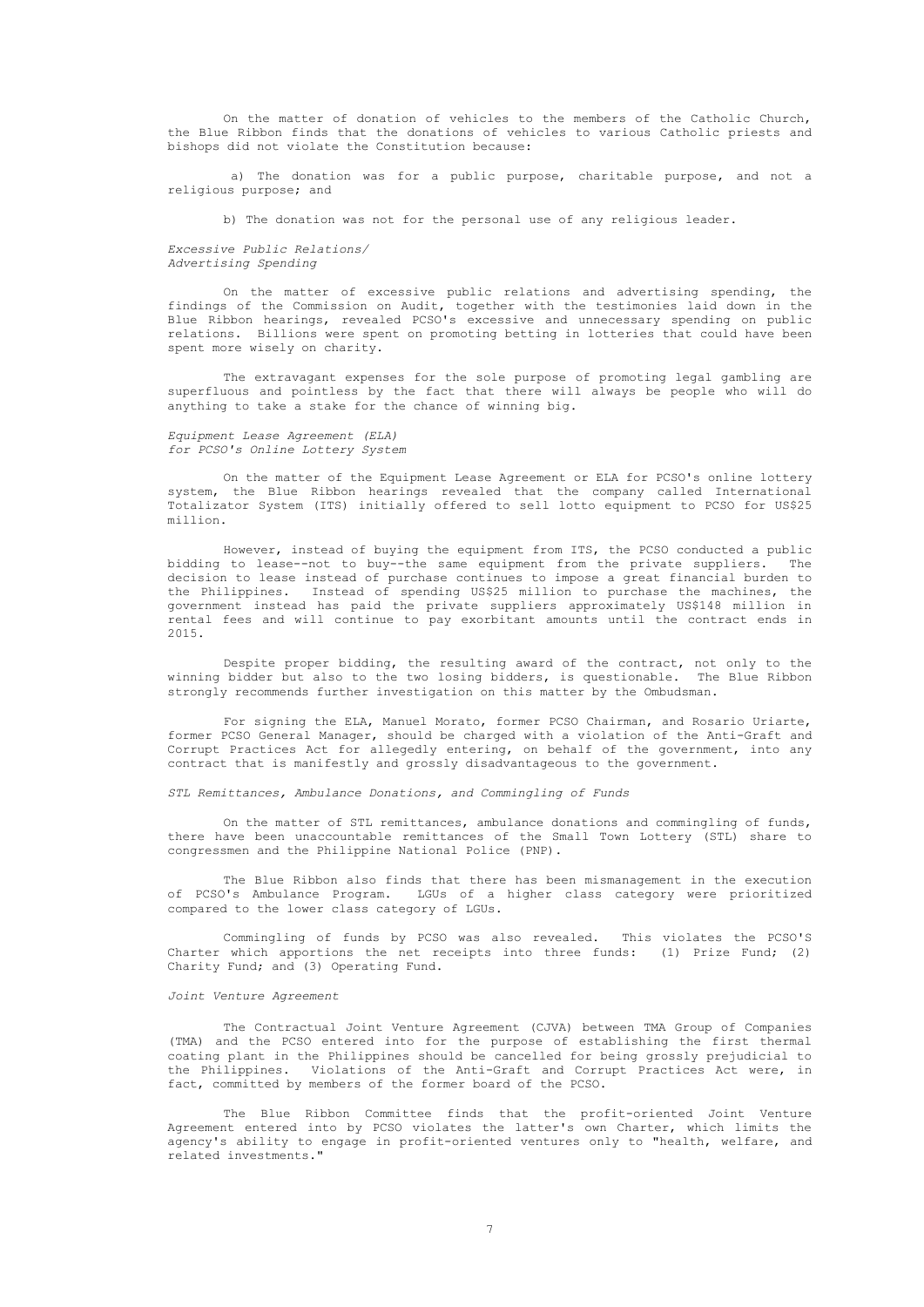Likewise, the Committee finds the contract grossly disadvantageous to the government because while it requires a P4.4 billion investment by the private company and a P42-billion worth of contribution on the part of the PCSO, the profit-sharing agreement flips the scenario and gives the private company an 80% share in the profits while leaving only 20% for the Philippine government.

#### *Possible Conflicts of Interest in Relation to Properties of Manuel Morato*

When the Prime Gaming Philippines, Inc. (PGPI) purchased the property of TF Ventures--a company partly owned by Manuel Morato--the latter was relieved of the burden of paying for the corporate debts owned by TF Ventures to the banks. It can be inferred that PGPI's resulting assumption of the debts of Morato's company is partly an act of gratitude extended to Morato, who was a member of the Board that approved the Equipment Lease Agreement of PGPI's related company, PGMC.

Further investigation must be pursued on possible conflicts of interest by Mr. Morato and his dealing with PGPI.

## *Possible Election Offenses Committed by Manuel Morato*

This representation did not participate in the drafting of this portion of the report because Mr. Morato's allegations involved an assertion against me. Senator Drilon's concurring opinion is hereby adopted as part of the Main Report.

The Blue Ribbon hearings revealed that Mr. Morato has committed violations of the Omnibus Election Code and the Philippine Constitution. During an episode of "*Dial M*"--a production of PCSO paid for by public funds--he was shown campaigning in favor of a certain presidential candidate and criticizing several other candidates as well. This is a form of electioneering or partisan political activity aggravated by the blatant use of public funds, an act that is punishable under Section 79(b) of the Election Code.

### *Recommendations*

The Blue Ribbon Committee, as a result of this legislative inquiry, has made the following recommendations:

FIRST. The PCSO Charter must contain penal provisions, imposing criminal, civil, and administrative liabilities for acts in violation of the Charter, committed by its employees and private individuals.

SECOND. The PCSO management must improve its accounting system to ensure that no further unlawful commingling of funds shall occur in the future.

THIRD. PCSO funds must be allocated only to various national programs which are **relevant** to the mandate of the agency. The current board of the PCSO must immediately undertake an extensive assessment and evaluation of the programs and projects to ensure that public funds are used within the scope of this agency's mandate.

FOURTH. The Commission on Audit should come up with new auditing guidelines for confidential and intelligence funds which should include, among others, the following provisions:

- A requirement to submit, in classified and sealed envelopes, the vouchers/receipts/other documents evidencing the expenses charged against a specific allocation of confidential or intelligence fund.
- A certification by the officer in charge of liquidation that these envelopes can be accessed for lawful purposes.
- A sealed copy of the proposals/requests submitted in support of the request for confidential or intelligence funds, which may be accessed for lawful purposes.

FIFTH. A law must be passed establishing a Treasury Single Account which can help the government track and discover, on a timely basis, transactions which may appear irregular based on the frequency of fund releases and the amount of the said releases.

SIXTH. The PCSO's budget for public relations and advertising purposes should not exceed 1.8% of its gross sales. The PCSO is not a private corporation that needs a huge advertising budget.

SEVENTH. Passage of a law that would augment PhilHealth funds with PCSO funds.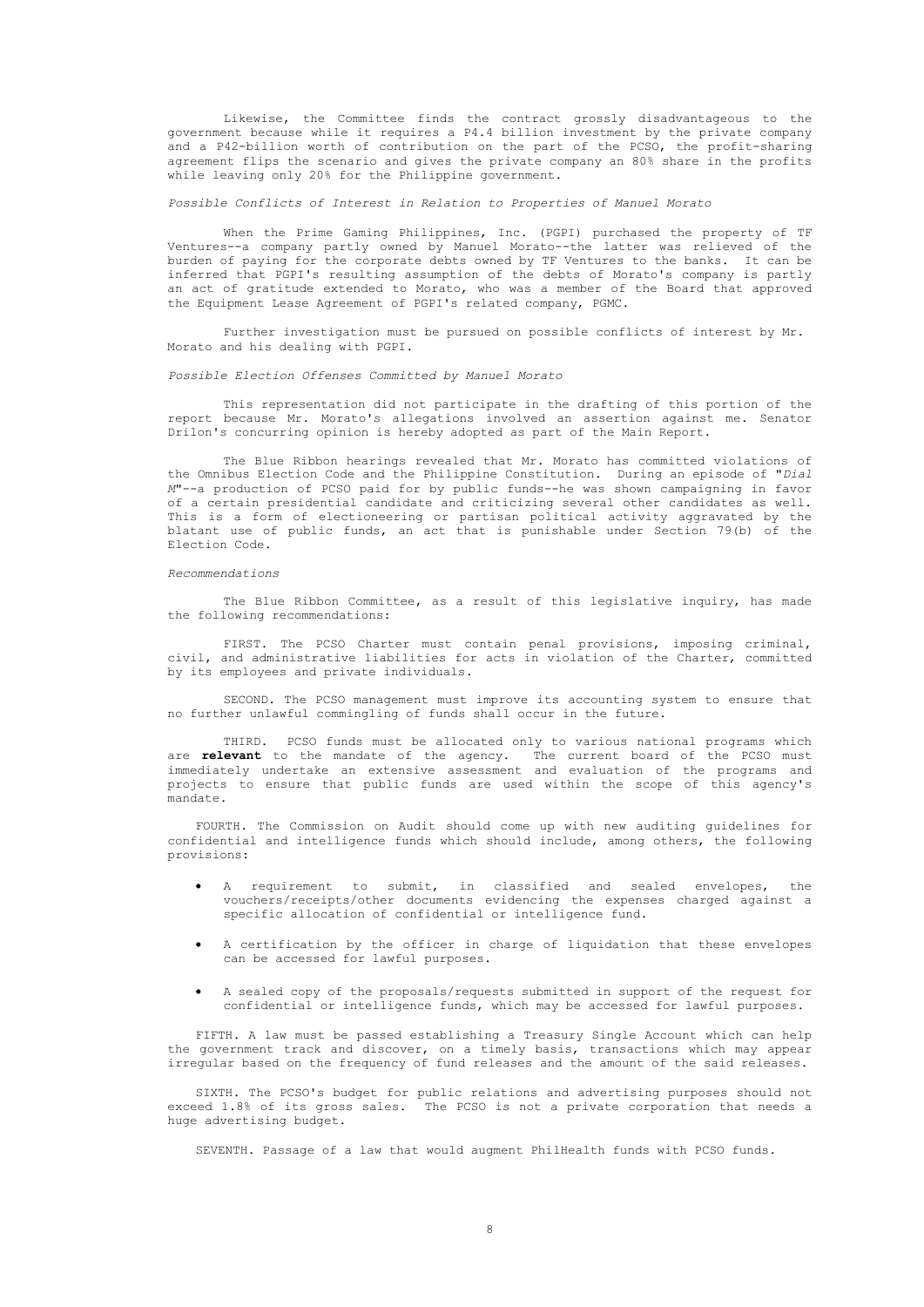EIGHTH. PCSO should stop giving shares of the proceeds of its operations to the PNP--*dapat matigil na iyon*--because it is not primarily mandated to implement projects within the mandate of the PCSO.

NINTH. Shares from PCSO's operations that are released to congressional and/or other local government units should be strictly regulated. Without proper liquidation, future releases should never be made.

TENTH. The PCSO management should ensure that the strictest standards are established and observed to ensure that public funds are devoted only for public and secular purposes.

Let this serve as a reminder to all that public funds are sacred as it is imbued with public interest. Public funds could only be spent for authorized public purposes and can never be used as a private piggy bank.

Mr. President, ladies and gentlemen, thank you and good morning.

The President Pro Tempore. Thank you.

The Majority Leader is recognized.

SUSPENSION OF CONSIDERATION OF P.S. RES. NO. 519

Senator Sotto. Mr. President, to give time to the other senators to study the proposed measure, I move that we suspend consideration of Proposed Senate Resolution No. 519 under Committee Report No. 95.

The President Pro Tempore. Is there any objection? *[Silence]* There being none, the motion is approved.

> BILL ON SECOND READING S. No. 2796--Cybercrime Prevention Act of 2011 *(Continuation)*

Senator Sotto. With the permission of the Chamber, Mr. President, I move that we resume consideration of Senate Bill No. 2796 under Committee Report No. 30.

The President Pro Tempore. Is there any objection? *[Silence]* There being none, resumption of consideration of Senate Bill No. 2796 is now in order.

Senator Sotto. Mr. President, the parliamentary status of the measure is that we have already closed the period of interpellations. Considering that this is a substitute bill, there will be no Committee amendments. We now move that we open the period of individual amendments and that the Sponsor of the measure, Sen. Edgardo J. Angara, be recognized.

The President Pro Tempore. Sen. Edgardo J. Angara is recognized.

Senator Angara. Yes, Mr. President. In about five minutes the Secretariat will distribute the amended committee report incorporating all the individual amendments which were introduced in the course of the debate and interpellations so as to save the time of the Senate. In the meantime, I am having the Secretariat distribute copies of the proposed amendments introduced by individual senators and the explanation behind each amendment, again, for convenience. So, may we ask that we be given five minutes. The amended committee report, as amended by the individual senators, will be presented and distributed.

Senator Sotto. I move that we suspend the session for five minutes, Mr. President.

The President Pro Tempore. But before we suspend, the Chair would like to request the Senate President to come to the rostrum to preside over the resolution commending Sen. Miriam Defensor Santiago.

Senator Sotto. Yes, thank you, Mr. President.

## SUSPENSION OF SESSION

The President Pro Tempore. The session is suspended for five minutes, if there is no objection. *[There was none.]*

*It was 9:48 p.m.*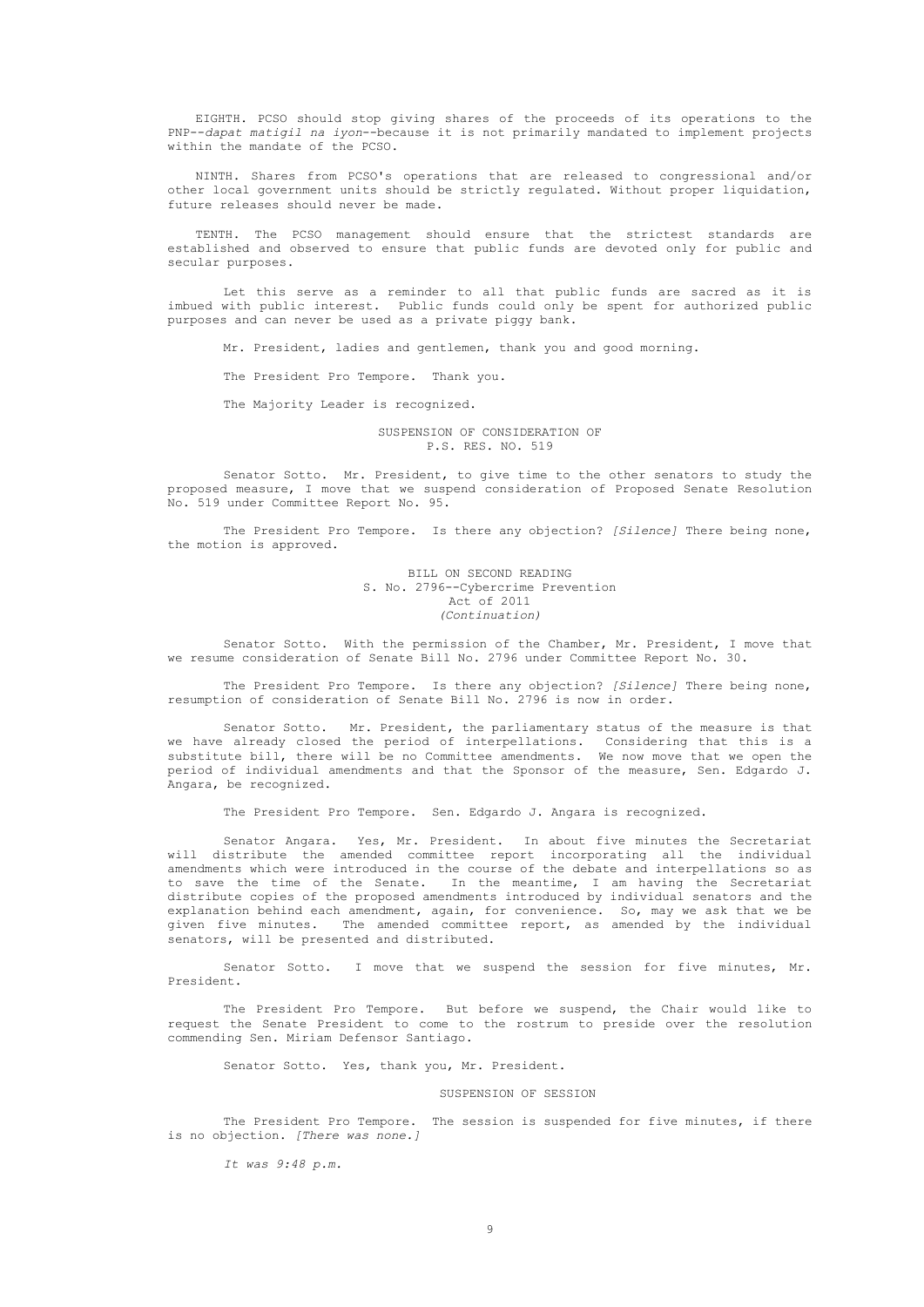### RESUMPTION OF SESSION

*At 10:04 a.m., the session was resumed.*

The President Pro Tempore. The session is resumed.

The Majority Leader is recognized.

Senator Sotto. Mr. President, may we recognize the Sponsor, Sen. Edgardo J. Angara, for individual amendments.

The President Pro Tempore. Senator Angara is recognized.

#### AMENDMENTS

Senator Angara. Thank you very much, Mr. President.

What I am going to read into the *Record*, Mr. President, and for which, get the Body's approval, are individual amendments already introduced by individual senators during the course of the interpellation and the debate.

So, let me start. On page 2, Mr. President, line 15, insert a new paragraph under "*Definition of Terms*" to read as follows:

D) COMPUTER - AN ELECTRONIC, MAGNETIC, OPTICAL, ELECTROCHEMICAL, OR OTHER DATA PROCESSING OR COMMUNICATIONS DEVICE, OR GROUPING OF SUCH DEVICES, CAPABLE OF PERFORMING LOGICAL, ARITHMETIC, ROUTING, OR STORAGE FUNCTIONS AND WHICH INCLUDES ANY STORAGE FACILITY OR EQUIPMENT OR COMMUNICATIONS FACILITY OR EQUIPMENT DIRECTLY RELATED TO OR OPERATING IN CONJUNCTION WITH SUCH DEVICE. IT COVERS ANY TYPE OF COMPUTER DEVICE INCLUDING DEVICES WITH DATA PROCESSING CAPABILITIES LIKE MOBILE PHONES AND ALSO COMPUTER NETWORKS

I so move, Mr. President.

The President Pro Tempore. And we will renumber the succeeding terms?

Senator Angara. And renumber the succeeding terms accordingly, Mr. President.

The President Pro Tempore. Is there any objection? *[Silence]* There being none, the amendment is approved.

Senator Angara. On page 2, Mr. President, line 31, insert the following subparagraphs as additional terms to be defined as follows:

H) CRITICAL INFRASTRUCTURE - REFERS TO THE COMPUTER SYSTEMS, AND/OR NETWORKS, WHETHER PHYSICAL OR VIRTUAL, AND/OR THE COMPUTER PROGRAMS, COMPUTER DATA AND/OR TRAFFIC DATA SO VITAL TO THIS COUNTRY THAT THE INCAPACITY OR DESTRUCTION OF OR INTERFERENCE WITH SUCH SYSTEM AND ASSETS WOULD HAVE A DELIBERATING IMPACT ON SECURITY, NATIONAL OR ECONOMIC SECURITY, NATIONAL PUBLIC HEALTH AND SAFETY, OR ANY COMBINATION OF THOSE MATTERS.

I so move, Mr. President.

The President Pro Tempore. Is there any objection? *[Silence]* There being none, the amendment is approved.

Senator Angara.

I) CYBERSECURITY - REFERS TO THE COLLECTION OF TOOLS, POLICIES, RISK MANAGEMENT APPROACHES, ACTIONS, TRAINING, BEST PRACTICES, ASSURANCE AND TECHNOLOGIES THAT CAN BE USED TO PROTECT THE CYBER ENVIRONMENT AND ORGANIZATION AND USER'S ASSETS.

I so move, Mr. President.

The President Pro Tempore. Is there any objection? *[Silence]* There being none, the amendment is approved.

Senator Angara. And then renumber the succeeding terms accordingly.

The President Pro Tempore. It is noted.

Senator Angara. On page 3, Mr. President, line 20, between the words "which" and "can", insert the word IDENTITY so that the amended paragraph now reads as follows: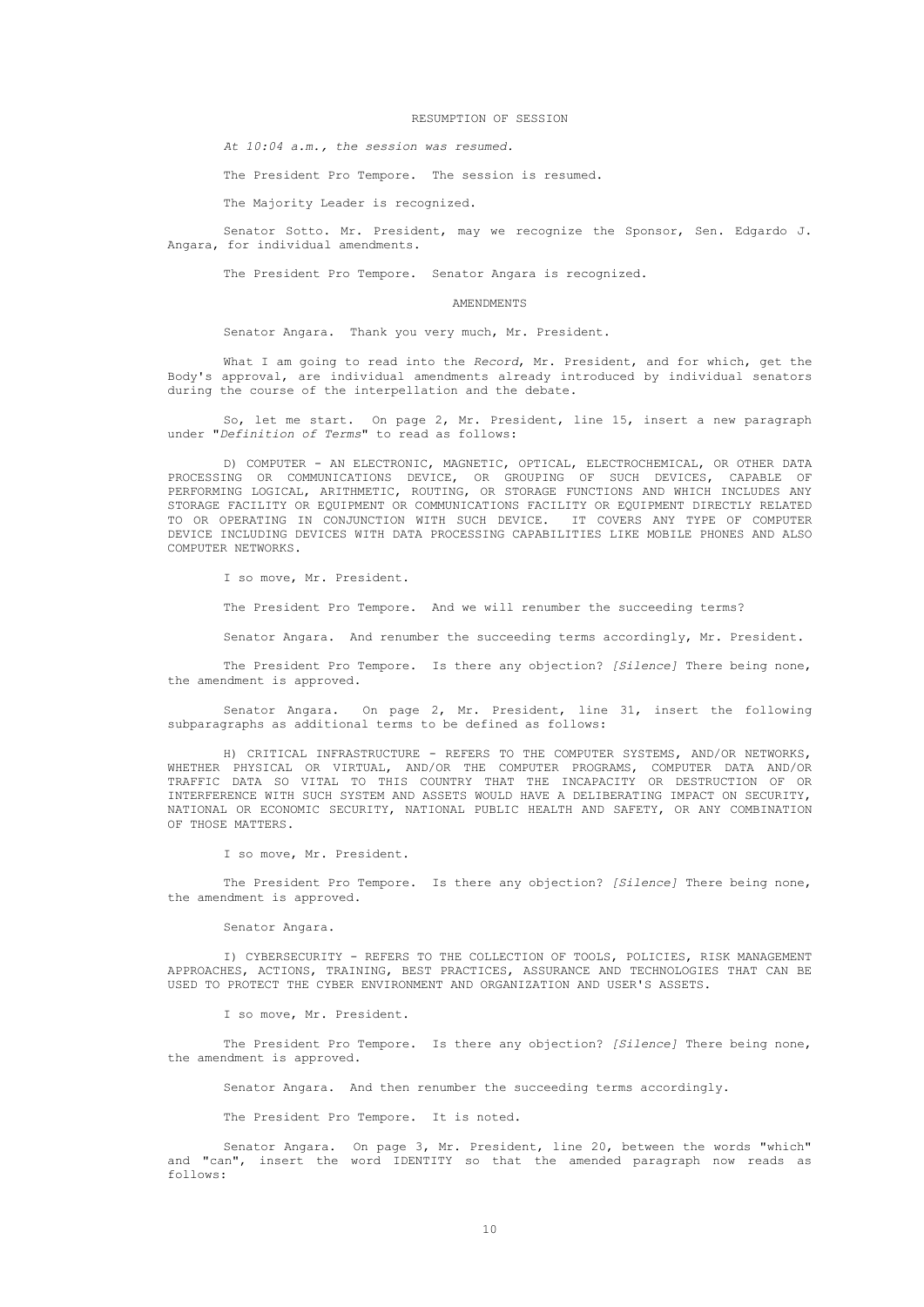"N) Subscriber's Information - refers to any information contained in the form of computer data or any other form that is held by a service provider, relating to subscribers of its services other than traffic or content data and by which IDENTITY can be established."

I so move, Mr. President.

The President Pro Tempore. Is there any objection? *[Silence]* There being none, the amendment is approved.

Senator Angara. On page 4, lines 14 and 17, delete the words "intentional" from the definitions of "Illegal Access" and "Illegal Interception" as cybercrime offenses.

I so move, Mr. President.

The President Pro Tempore. Is there any objection? *[Silence]* There being none, the amendment is approved.

Senator Angara. On line 29, delete the phrase "intentional or reckless" and instead add the phrase DELETION, DETERIORATION in the definition of "Data Interference", which now reads as follows:

"3. Data Interference - the DELETION, DETERIORATION, alteration or suppression of computer data without right."

I so move, Mr. President.

The President Pro Tempore. Is there any objection? *[Silence]* There being none, the amendment is approved.

Senator Angara. On line 32, Mr. President, delete the phrase "intentional or reckless" from the definition of "System Interference."

I so move, Mr. President.

The President Pro Tempore. Is there any objection? *[Silence]* There being none, the amendment is approved.

Senator Angara. On line 36, insert a new subparagraph on cyber-squatting, to read as follows:

"5. CYBER-SQUATTING - THE ACQUISITION OF A DOMAIN NAME OVER THE INTERNET IN BAD FAITH TO PROFIT, MISLEAD, DESTROY REPUTATION, AND DEPRIVE OTHERS FROM REGISTERING THE SAME, IF SUCH A DOMAIN NAME IS:

i. SIMILAR, IDENTICAL, OR CONFUSINGLY SIMILAR TO AN EXISTING TRADEMARK REGISTERED WITH THE APPROPRIATE GOVERNMENT AGENCY AT THE TIME OF THE DOMAIN NAME REGISTRATION;

ii. IDENTICAL OR IN ANY WAY SIMILAR WITH THE NAME OF A PERSON OTHER THAN THE REGISTRANT, IN CASE OF A PERSONAL NAME; AND

iii. ACQUIRED WITHOUT RIGHT OR WITH INTELLECTUAL PROPERTY INTERESTS IN IT.

I so move, Mr. President.

The President Pro Tempore. Is there any objection? *[Silence]* There being none, the amendment is approved.

Senator Angara. On page 5, line 23, delete the words "intentional" from the definition of "Computer-related Forgery".

I so move, Mr. President.

The President Pro Tempore. Is there any objection? *[Silence]* There being none, the amendment is approved.

Senator Angara. Line 31, delete the phrase "intentional and" from the definition of "Computer-related Fraud".

I so move, Mr. President.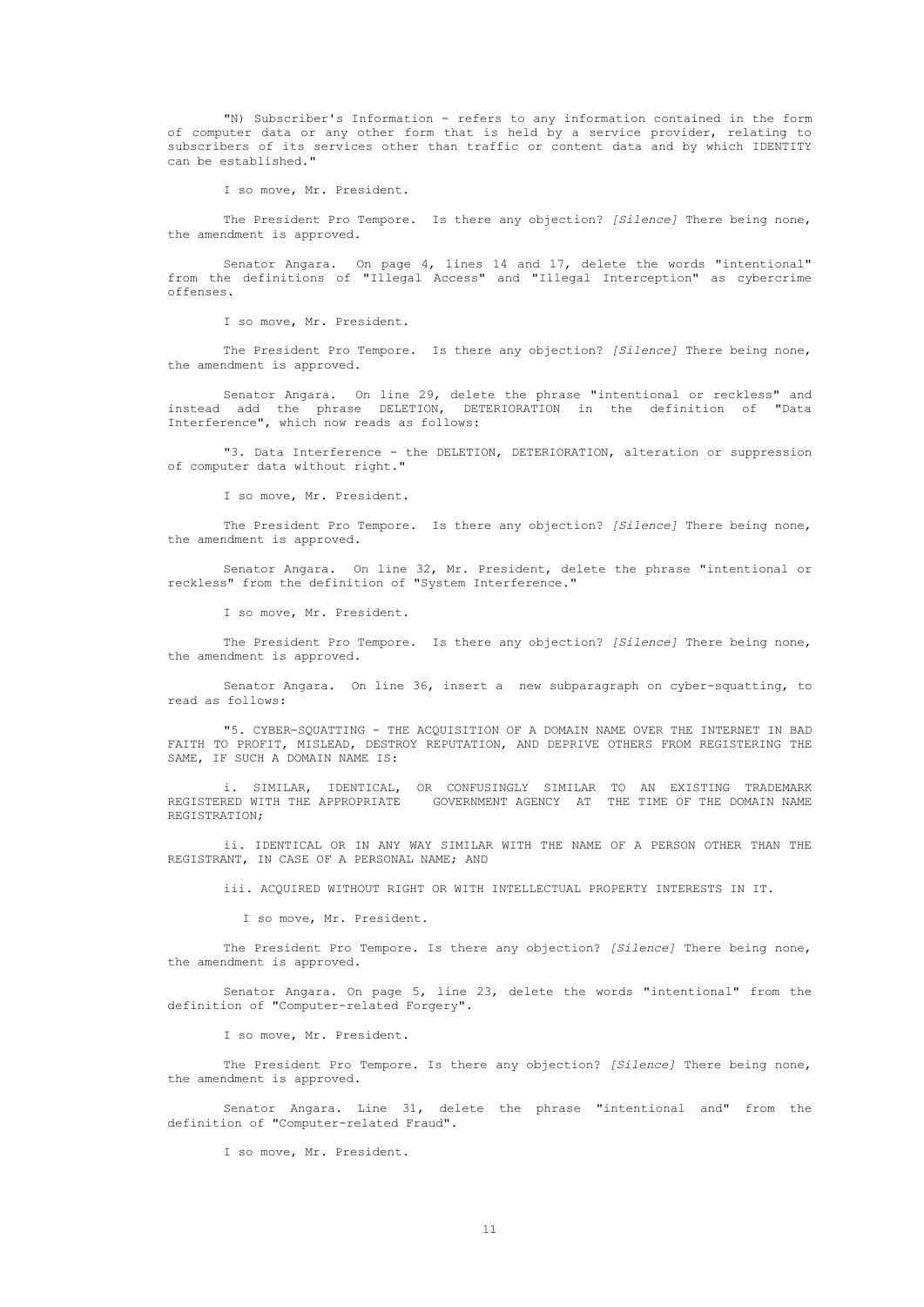The President Pro Tempore. Is there any objection? *[Silence]* There being none, the amendment is approved.

Senator Angara. Line 33, after the word "thereby", insert a PERIOD (.) and delete the succeeding comma (,) and phrases. The amended paragraph reading now as follows:

"2. Computer-related Fraud - the unauthorized input, alteration, or deletion of computer data or program or interference in the functioning of a computer system, causing damage thereby."

I so move, Mr. President.

The President Pro Tempore. Is there any objection? *[Silence]* There being none, the amendment is approved.

Senator Angara. On page 6, delete lines 3 to 5, and insert the following new definition for "Cybersex".

1. CYBERSEX - THE WILLFUL ENGAGEMENT, MAINTENANCE, CONTROL, OR OPERATION, DIRECTLY OR INDIRECTLY, OF ANY LASCIVIOUS EXHIBITION OF SEXUAL ORGANS OR SEXUAL ACTIVITY, WITH THE AID OF A COMPUTER SYSTEM, FOR FAVOR OR CONSIDERATION.

I so move, Mr. President.

Senator Guingona. Mr. President.

The President Pro Tempore. Before that, Senator Guingona.

Senator Guingona. Mr. President, I would like to say that we still have a problem with the definition. It still acts...smacks of prior restraint and I am very sure this would, in my humble opinion, run against constitutional infirmities.

Senator Angara. We do not intend to impose any prior restraint, Mr. President. But if I can just ask our distinguished colleague to hold on until I read all the individual amendments into the *Record* and then we will go back to him on his point. Senator Guingona. Thank you, Mr. President.

Senator Angara. I so move, Mr. President.

The President Pro Tempore. Is there any objection? *[Silence]* There being none, the amendment is approved.

Senator Angara. Still on the same page, line 7, delete everything from the word "refers" until line 19.

I so move, Mr. President.

The President Pro Tempore. Is there any objection? *[Silence]* There being none, the amendment is approved.

Senator Angara. On line 21, between the word "Law" and the period (.), insert a COMMA (,) and the following phrase: ESPECIALLY AS COMMITTED THROUGH A COMPUTER SYSTEM. The new definition for "Child Pornography" now reads as follows:

2. CHILD PORNOGRAPHY - THE UNLAWFUL OR PROHIBITED ACTS DEFINED AND PUNISHABLE BY REPUBLIC ACT NO. 9775 OR THE ANTI-CHILD PORNOGRAPHY LAW, ESPECIALLY AS COMMITTED THROUGH A COMPUTER SYSTEM.

I so move, Mr. President.

The President Pro Tempore. Is there any objection? *[Silence]* There being none, the amendment is approved.

Before that, Sen. Pia Cayetano.

Senator Cayetano (P). Mr. President, I will assume similar to the reply of Senator Angara to Senator Guingona. I just want to express my possible concern on the definition because I just want to be sure it is aligned with the current definition of child pornography. I just like time to check on that. Later on if I do have comments, I can just make the individual amendments.

Thank you.

Senator Angara. Yes. We appreciate that, Mr. President. But, for the moment, the quick reply is that this exactly was amended at the request of Sen. Pia Cayetano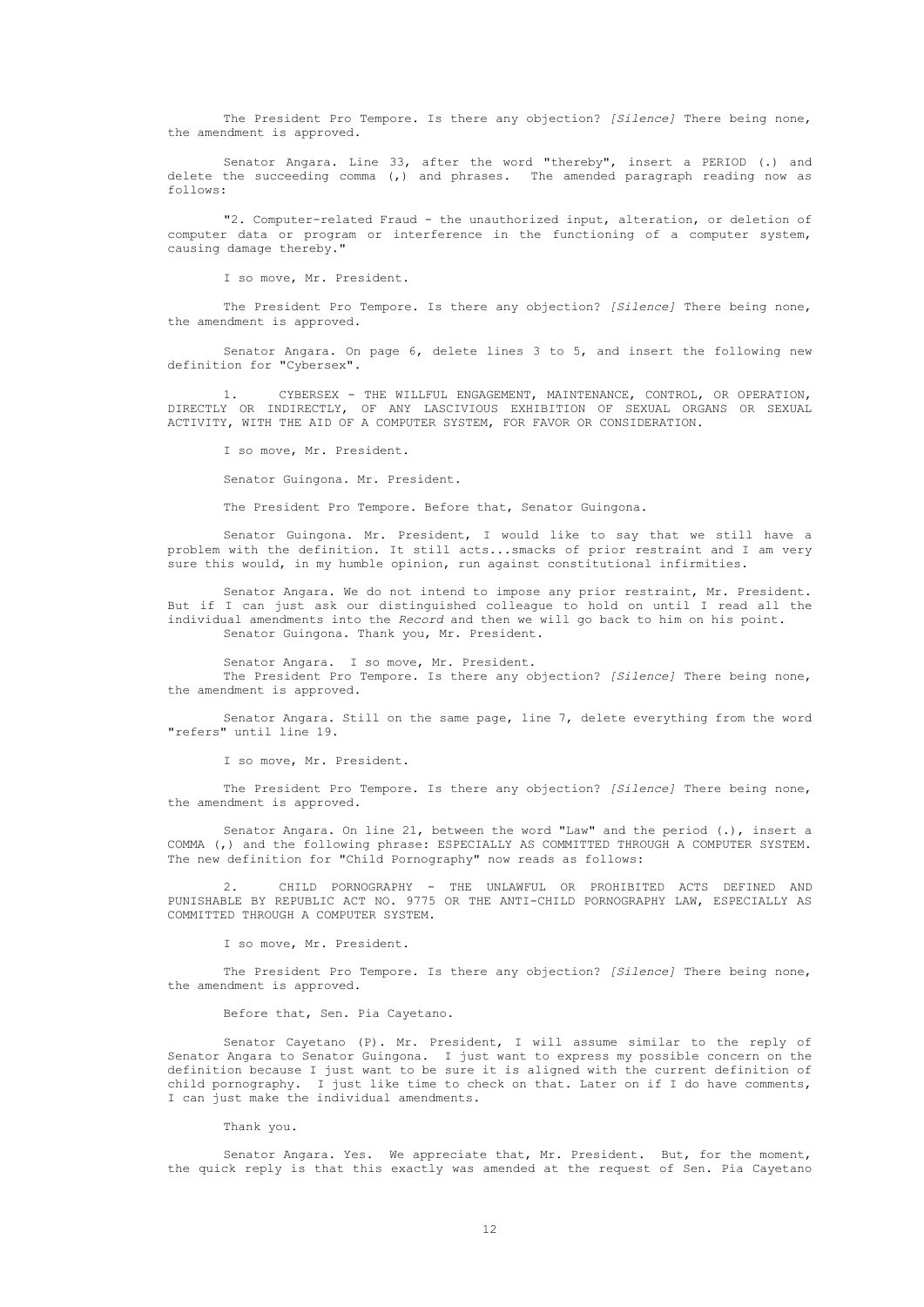so that there will be no conflict within the definition here as well as the Child-Pornography Law.

Senator Cayetano (P). So, Mr. President, those are already the amendments we made.

Senator Angara. Yes.

Senator Cayetano (P). All right. Thank you very much.

Senator Angara. The lady Senator is welcome.

The President Pro Tempore. Thank you.

Senator Angara. On page 7, after line 22, insert the following paragraph:

ANY PERSON FOUND GUILTY OF THE PUNISHABLE ACT UNDER SECTION 4A-5 SHALL BE PUNISHED WITH IMPRISONMENT OF *PRISION MAYOR* OR A FINE OF NOT MORE THAN FIVE HUNDRED THOUSAND PESOS (PH500,000.00) OR BOTH.

I so move, Mr. President.

The President Pro Tempore. Is there any objection? *[Silence]* There being none, the amendment is approved.

Senator Angara. Before line 23, also insert the following paragraph:

IF PUNISHABLE ACTS IN SECTION 4A ARE COMMITTED AGAINST CRITICAL INFRASTRUCTURE, THE PENALTY OF *RECLUSION TEMPORAL* OR A FINE OF AT LEAST FIVE HUNDRED THOUSAND PESOS (PH500,000.00) UP TO A MAXIMUM AMOUNT COMMENSURATE TO THE DAMAGE INCURRED OR BOTH.

I so move, Mr. President.

The President Pro Tempore. Is there any objection? *[Silence]* There being none, the amendment is approved.

Senator Angara. On page 8, line 9, delete the word "in" after the word "within" and the comma (,).

I so move, Mr. President.

The President Pro Tempore. Is there any objection? *[Silence]* There being none, the amendment is approved.

Senator Angara. Delete lines 28 to 33 and instead insert the following paragraphs:

SEC. 9. *REAL-TIME COLLECTION OF TRAFFIC DATA.* -- LAW ENFORCEMENT AUTHORITIES, WITH DUE CAUSE, SHALL BE AUTHORIZED TO COLLECT OR RECORD BY TECHNICAL OR ELECTRONIC MEANS TRAFFIC DATA IN REAL-TIME ASSOCIATED WITH SPECIFIED COMMUNICATIONS TRANSMITTED BY MEANS OF A COMPUTER SYSTEM.

TRAFFIC DATA REFER ONLY TO THE COMMUNICATION'S ORIGIN, DESTINATION, ROUTE, TIME, DATE, SIZE, DURATION, OR TYPE OF UNDERLYING SERVICE, BUT NOT CONTENT, NOR INDENTITIES.

ALL OTHER DATA TO BE COLLECTED OR SEIZED OR DISCLOSED WILL REQUIRE A COURT WARRANT.

SERVICE PROVIDERS ARE REQUIRED TO COOPERATE AND ASSIST LAW ENFORCEMENT AUTHORITIES IN THE COLLECTION OR RECORDING OF THE ABOVE-STATED INFORMATION.

I so move, Mr. President.

The President Pro Tempore. Is there any objection? *[Silence]* There being none, the amendment is approved.

Senator Angara. On page 9, line 1, replace the second word "data" with the word DATE for the provision to read as follows: "Content data shall be similarly preserved for six (6) months from the DATE of receipt of the order from law enforcement authorities requiring its preservation."

I so move, Mr. President.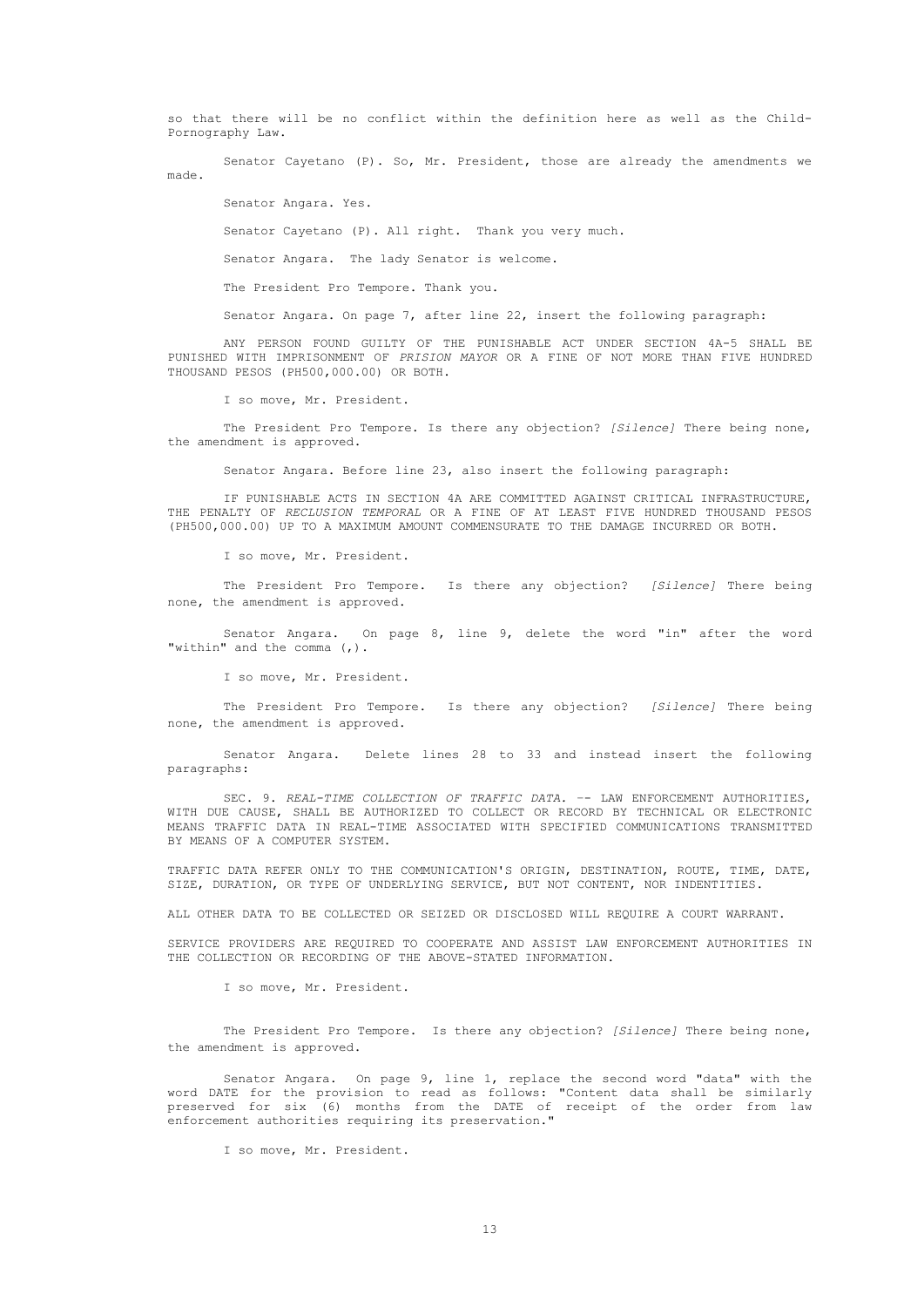The President Pro Tempore. Is there any objection? *[Silence]* There being none, the amendment is approved.

Senator Angara. On line 25, after the word "Act", delete the succeeding phrase: "content of communications, procure the content of data either directly, through access and use of computer system, or indirectly, through the use of electronic eavesdropping or tapping devices, in real time or at the same time that the communication is occurring". And therefore, the provision will now read:

"Within the time period specified in the warrant, to conduct interception, as defined in this Act."

I so move, Mr. President.

The President Pro Tempore. Is there any objection? *[Silence]* There being none, the amendment is approved.

Senator Angara. On line 33, between the words "conduct" and "examination", insert the phrase FORENSIC ANALYSIS OR". To read as follows:

"d. To conduct FORENSIC ANALYSIS OR examination of the computer data storage medium; and".

I so move, Mr. President.

The President Pro Tempore. Is there any objection? *[Silence]* There being none, the amendment is approved.

Senator Angara. On page 10, after line 9, insert a new provision as follows:

SEC. 13. *RESTRICTING OR BLOCKING ACCESS TO COMPUTER DATA.*--WHEN A COMPUTER DATA IS PRIMA FACIE FOUND TO BE VIOLATIVE OF THE PROVISIONS OF THIS ACT, THE CENTRAL AUTHORITY SHALL ISSUE AN ORDER TO RESTRICT OR BLOCK ACCESS TO SUCH COMPUTER DATA.

The President Pro Tempore. Is there any objection? *[Silence]* There being none, the amendment is approved.

Senator Angara. Renumber the following sections accordingly.

On line 35, insert a new paragraph under the section on "*Jurisdiction*" to read as follows:

THERE SHALL BE DESIGNATED SPECIAL CYBERCRIME COURTS MANNED BY SPECIFICALLY TRAINED JUDGES TO HANDLE CYBERCRIME CASES.

I so move, Mr. President.

The President Pro Tempore. Is there any objection? *[Silence]* There being none, the amendment is approved.

Senator Angara. On page 11, lines 10 to 13, delete the entire Section 17 on the "*Applicability of the Convention on Cybercrime.*"

I so move, Mr. President.

The President Pro Tempore. Is there any objection? *[Silence]* There being none, the amendment is approved.

Senator Angara. Still on page 11, line 18, reword the provision on Section 18, "*Department of Justice*" to read as follows:

SEC. 18. *DEPARTMENT OF JUSTICE*.--THERE IS HEREBY CREATED AN OFFICE OF CYBERCRIME WITHIN THE DOJ DESIGNATED AS THE CENTRAL AUTHORITY IN ALL MATTERS RELATED TO INTERNATIONAL MUTUAL ASSISTANCE AND EXTRADITION.

I so move, Mr. President.

The President Pro Tempore. Is there any objection? *[Silence]* There being none, the amendment is approved.

Senator Angara. Line 27, reword the entire Section 19 on the "*Commission on Information and Communications Technology*" to read as follows: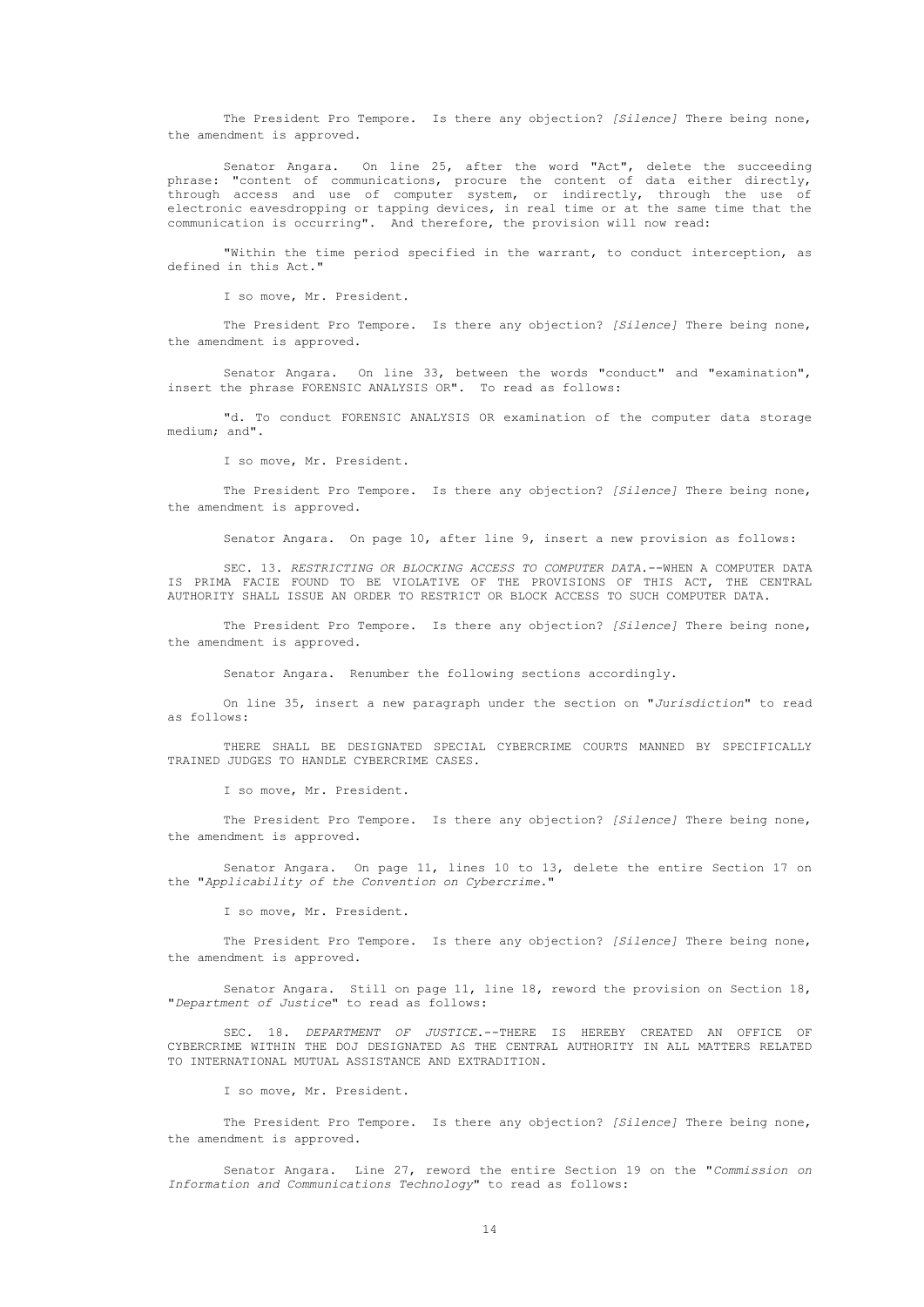SEC. 19. *DEPARTMENT OF SCIENCE AND TECHNOLOGY – INFORMATION AND COMMUNICATIONS TECHNOLOGY OFFICE*. - THERE IS HEREBY CREATED A NATIONAL CYBER SECURITY CENTER (NCSC) WITHIN THE DOST-ICTO DESIGNED TO FORMULATE AND IMPLEMENT A NATIONAL CYBERSECURITY POLICY....

Let me stand corrected, Mr. President. Let me introduce the amendment again.

SEC. 19. *DEPARTMENT OF SCIENCE AND TECHNOLOGY-INFORMATION AND COMMUNICATIONS TECHNOLOGY OFFICE.*--THERE IS HEREBY CREATED A NATIONAL CYBER SECURITY CENTER (NCSC) WITHIN THE DOST-ICTO DESIGNATED TO FORMULATE AND IMPLEMENT A NATIONAL CYBERSECURITY POLICY, AND EXTEND TECHNICAL ASSISTANCE FOR THE SUPPRESSION OF REAL-TIME COMMISSION OF CYBERCRIME OFFENSES THROUGH A COMPUTER EMERGENCY RESPONSE TEAM (CERT).

I so move, Mr. President.

The President Pro Tempore. Is there any objection? *[Silence]* There being none, the amendment is approved.

Senator Angara. On page 12, lines 1 to 2, delete the following words "CYBERCRIME INVESTIGATION AND COORDINATION CENTER" and in lieu thereof, insert NATIONAL CYBERSECURITY COORDINATING COUNCIL.

Therefore, to read as follows: CHAPTER VIII - NATIONAL CYBERSECURITY COORDINATING COUNCIL.

I so move, Mr. President.

The President Pro Tempore. Is there any objection? *[Silence]* There being none, the amendment is approved.

Senator Angara. On line 4, delete the following words "*Cybercrime Investigation and Coordinating Center"* and in lieu thereof, replace it with *NATIONAL CYBERSECURITY COORDINATING COUNCIL.* 

The President Pro Tempore. Is there any objection? *[Silence]* There being none, the amendment is approved.

Senator Angara. On line 6, delete the same phrase "Cybercrime Investigation and Coordinating Center, herein referred to as CICC" and replace it with NATIONAL CYBERSECURITY COORDINATING COUNCIL, HEREIN REFERRED TO AS NCCC.

And so as amended, it will now read, Mr. President:

"SEC. 20. *NATIONAL CYBERSECURITY COORDINATING COUNCIL.* -- There is hereby created, within thirty (30) days from the effectivity of this Act, A NATIONAL CYBERSECURITY COORDINATING COUNCIL, hereinafter referred to as NCCC, under the control and supervision of the Office of the President, to formulate and implement the national cyber security plan."

I so move, Mr. President.

The President Pro Tempore. Is there any objection? *[Silence]* There being none, the amendment is approved.

Senator Angara. On line 10, reword the entire section on "*Composition*" to read as follows:

SEC. 21. *COMPOSITION.--*THE NCCC SHALL BE HEADED BY THE EXECUTIVE DIRECTOR OF THE DOST-ICTO AS CHAIRMAN; WITH THE DIRECTOR OF THE NBI; CHIEF OF THE PNP; HEAD OF THE DOJ OFFICE OF THE CYBERCRIME, AS MEMBERS; AND REPRESENTATIVES FROM THE PRIVATE SECTOR AND ACADEME.

I so move, Mr. President.

The President Pro Tempore. Is there any objection? *[Silence]* There being none, the amendment is approved.

Senator Angara. On line 16, change the acronym "CICC" to NCCC.

I so move, Mr. President.

The President Pro Tempore. Is there any objection? *[Silence]* There being none, the amendment is approved.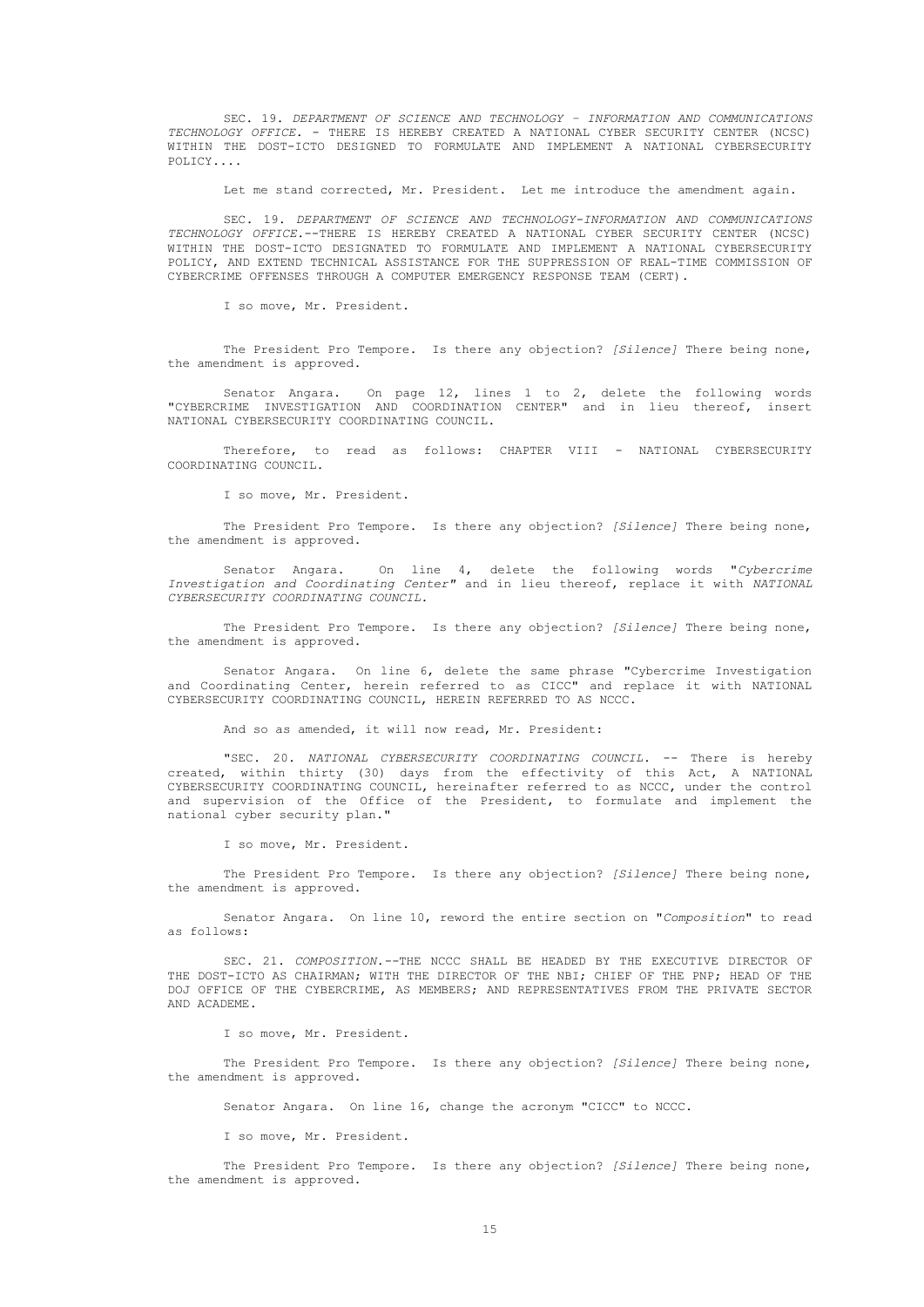Senator Angara. On line 19, on the section on "*Powers and Functions*", change the acronym "CICC" to NCCC.

I so move, Mr. President.

The President Pro Tempore. Is there any objection? *[Silence]* There being none, the amendment is approved.

Senator Angara. On lines 21 to 22, delete the phrase "to prevent and suppress cybercrime activities" and insert the phrase RELATED TO CYBERSECURITY. And, therefore, it will read as follows:

"a. To prepare and implement appropriate and effective measures RELATED TO CYBERSECURITY as provided in this Act".

I so move, Mr. President.

The President Pro Tempore. Is there any objection? *[Silence]* There being none, the amendment is approved.

Senator Angara. Delete lines 25 to 27 and renumber the succeeding subparagraphs accordingly.

The President Pro Tempore. Is there any objection? *[Silence]* There being none, the amendment is approved.

Senator Angara. Lines 29 to 30, delete the phrase "cybercrime prevention" and in lieu thereof, insert CYBERSECURITY.

The President Pro Tempore. Is there any objection? *[Silence]* There being none, the amendment is approved.

Senator Angara. On line 34, replace the acronym "CICC" with NCCC.

The President Pro Tempore. Is there any objection? *[Silence]* There being none, the amendment is approved.

Senator Angara. On line 35, insert the word AS between the words "duties" and "necessary" and delete the phrase "for the proper implementation of this Act."

I so move, Mr. President.

The President Pro Tempore. Is there any objection? *[Silence]* There being none, the amendment is approved.

Senator Angara. On page 13, line 4, delete the word "ten" and replace it with the word FIFTY.

I so move, Mr. President.

The President Pro Tempore. Is there any objection? *[Silence]* There being none, the amendment is approved.

Senator Angara. On line 5, delete the number "10,000,000.00" inside the parentheses and replace it with the number "50,000,000.00".

The President Pro Tempore. Is there any objection? *[Silence]* There being none, the amendment is approved.

Senator Angara. On line 8, delete the phrase "Commission on Information and Communication Technology" and replace it with DEPARTMENT OF SCIENCE AND TECHNOLOGY AND THE DEPARTMENT OF INTERIOR AND LOCAL GOVERNMENT, WITHIN 90 DAYS FROM THE EFFECTIVITY OF THIS ACT.

I so move, Mr. President.

The President Pro Tempore. Is there any objection? *[Silence]* There being none, the amendment is approved.

Senator Angara. On line 10, delete the word "office" and substitute it with the word CENTER. So, the section now reads as follows: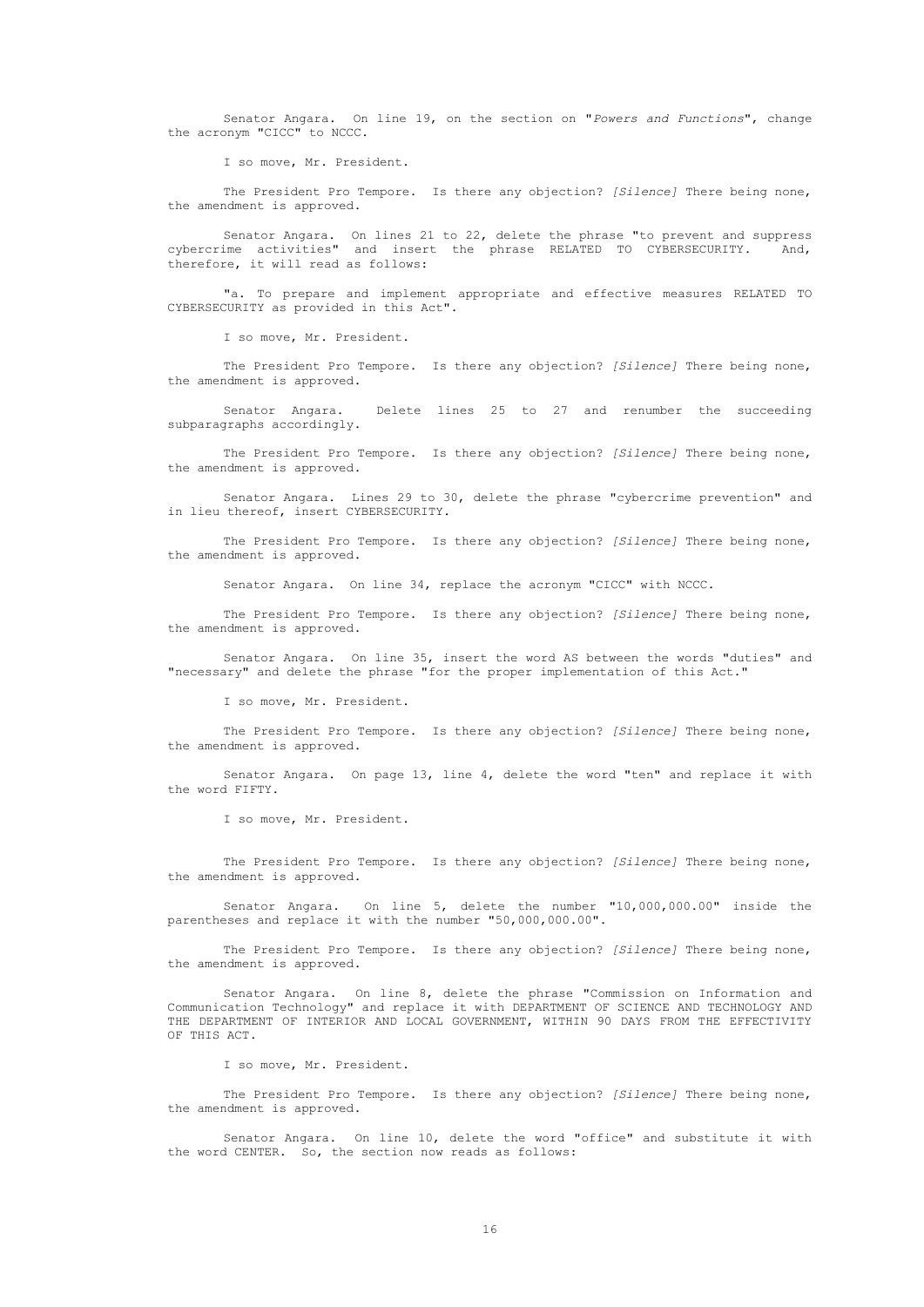"SEC. 25. *Implementing Rules and Regulations*. - The Department of Justice, in consultation with the DEPARTMENT OF SCIENCE AND TECHNOLOGY AND THE DEPARTMENT OF INTERIOR AND LOCAL GOVERNMENT, WITHIN 90 DAYS FROM THE EFFECTIVITY OF THIS ACT, shall formulate the necessary rules and regulations for the effective implementation of this Act including the creation and establishment of a national cyber security center with the relevant computer emergency response council or team."

I so move, Mr. President.

The President Pro Tempore. Is there any objection? *[Silence]* There being none, the amendment is approved.

Senator Angara. And finally, Mr. President, on line 17, immediately after the number "33", insert a hyphen (-) and then insert a letter "A" effectively limiting the "Repealing Clause" only to Section 33-A of R.A. No. 8792, the E-Commerce Law, instead of the entire Section 33.

I so move, Mr. President.

The President Pro Tempore. Is there any objection? *[Silence]* There being none, the amendment is approved.

Senator Angara. That summarizes it all, Mr. President, the individual amendments proposed by our Members in the course of the debate. And with the Chair's permission, I would like to go back to the query of--to the question of our distinguished colleague, Senator Guingona, on page 5 of this Memorandum on the definition of "Cybersex".

Mr. President, this new definition of Cybersex, precisely, was made in response to the reservations expressed by Senators Guingona and Santiago specifically to remove the word "arousal" from this definition. Arousal, being said and I agree, is a very subjective term. However, the clause for favor or consideration was kept because this is the moving consideration. It is the crux of cybersex crime that it is done for money, for consideration, for a favor, just similar to the definition of "prostitution".

So, I would like to hear now why this definition will suggest or imply a prior restraint, Mr. President.

Senator Guingona. Again, with the Chair's permission. Again, it leaves discretion on the judge. For example, "lascivious exhibition" can refer to anything very broad. And so, I still feel very, very uncomfortable with this, Mr. President. And my suggestion then is: Why do we not just delete the whole section?

Senator Angara. But there must be a definition of the crime, Mr. President. Otherwise....

Senator Guingona. That is precisely my point. It smacks of legislating morality, Mr. President.

Senator Angara. No, we are not legislating morality. But if we delete the definition, Mr. President, then the other implication is that we do not agree that cybersex is a crime and yet, that is probably one of the most rampant crimes being committed and particularly committed on our kids.

Senator Guingona. Well, Mr. President, I still cannot in conscience agree to it. I still believe that it will run smack against the Constitution.

Senator Angara. I respect the gentleman's personal opinion, Mr. President, and I....

Senator Guingona. I hope the gentleman will understand, Mr. President. These are my principles.

Senator Angara. Yes, yes. I respect the gentleman's libertarian inclinations, Mr. President, and I respect it.

Senator Guingona. Thank you.

Senator Angara. But may I still suggest that we must keep this, Mr. President, otherwise, we would be leading a large, large field of unregulated and noncriminalized activity which is quite often seen in practically every kid's computer and Internet kiosk in this country.

SUSPENSION OF SESSION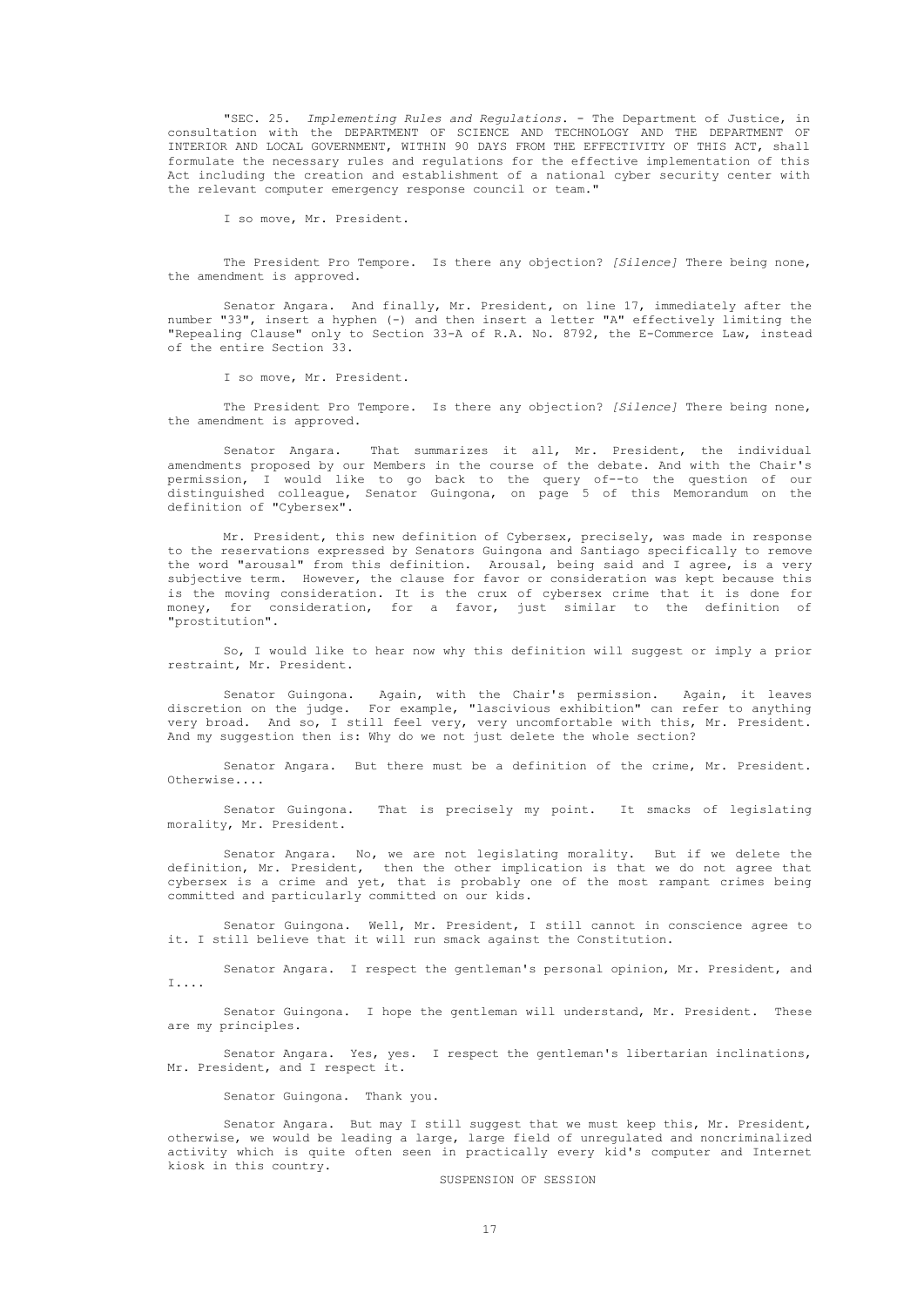Senator Guingona. I move that we suspend the session for one minute, Mr. President.

The President Pro Tempore. Is there any objection? [*Silence*] There being none, the session is suspended for one minute.

*It was 10:30 a.m.*

# RESUMPTION OF SESSION

*At 10:32 a.m., the session was resumed.*

The President Pro Tempore. The session is resumed.

Senator Angara. Mr. President, we are now ready to receive further individual amendments.

Senator Sotto. May we recognize Sen. Miriam Defensor Santiago, Mr. President.

The President Pro Tempore. Sen. Miriam Defensor Santiago is recognized.

### DEFENSOR SANTIAGO AMENDMENTS

Senator Santiago. I express humble appreciation for the efforts of the honorable Sponsor, Senator Angara, to incorporate as Committee amendments those that were implicitly stated in my interrogation. However, in addition, I would like to propose just three amendments today.

First amendment. On page 2, Section 3 (e), line 27.

Senator Angara. Yes.

Senator Santiago. I propose to amend the definition so that it will read as follows: Now I am quoting:

"e) Computer Data - refers to any representation of facts, information, or concepts in a form suitable for processing in a computer system including a program suitable to cause a computer system to perform a function and includes electronic documents and/or electronic data messages"--and this is the amendment--WHETHER STORED IN LOCAL COMPUTER SYSTEMS OR ONLINE."

The explanation for this proposal is as follows:

Sections 4(A) and (B) of our Act define offenses against confidentiality, integrity and availability of computer data and systems and computer-related offenses. Said offenses apply to computer data and computer system.

The Act is clear that owners of computer systems or data are protected from hacking or interference as criminalized in Sections 4(A) and (B). They should also apply to online programs, emails and social networks.

That is the explanation.

Senator Angara. It is accepted, Mr. President.

Senator Santiago. Thank you.

The President Pro Tempore. Is there any objection? [*Silence*] There being none, the amendment of Senator Santiago is hereby approved.

Senator Santiago. Proposed amendment No. 2. On page 5, Section 4(B)(2), line 33, I humbly propose to delete the phrase "with the intent of procuring economic benefit for oneself or for another person or for the perpetuation of a fraudulent or dishonest activity", and insert in its place this phrase WITH FRAUDULENT INTENT so that the same shall read as follows:

"2. Computer-related Fraud - the intentional and unauthorized input, alteration, or deletion of computer data or a program or interference in the functioning of a computer system, causing damage thereby--and here is the amendment-- WITH FRAUDULENT INTENT; Provided, that if no damage has yet been caused, the penalty imposable shall be one degree lower."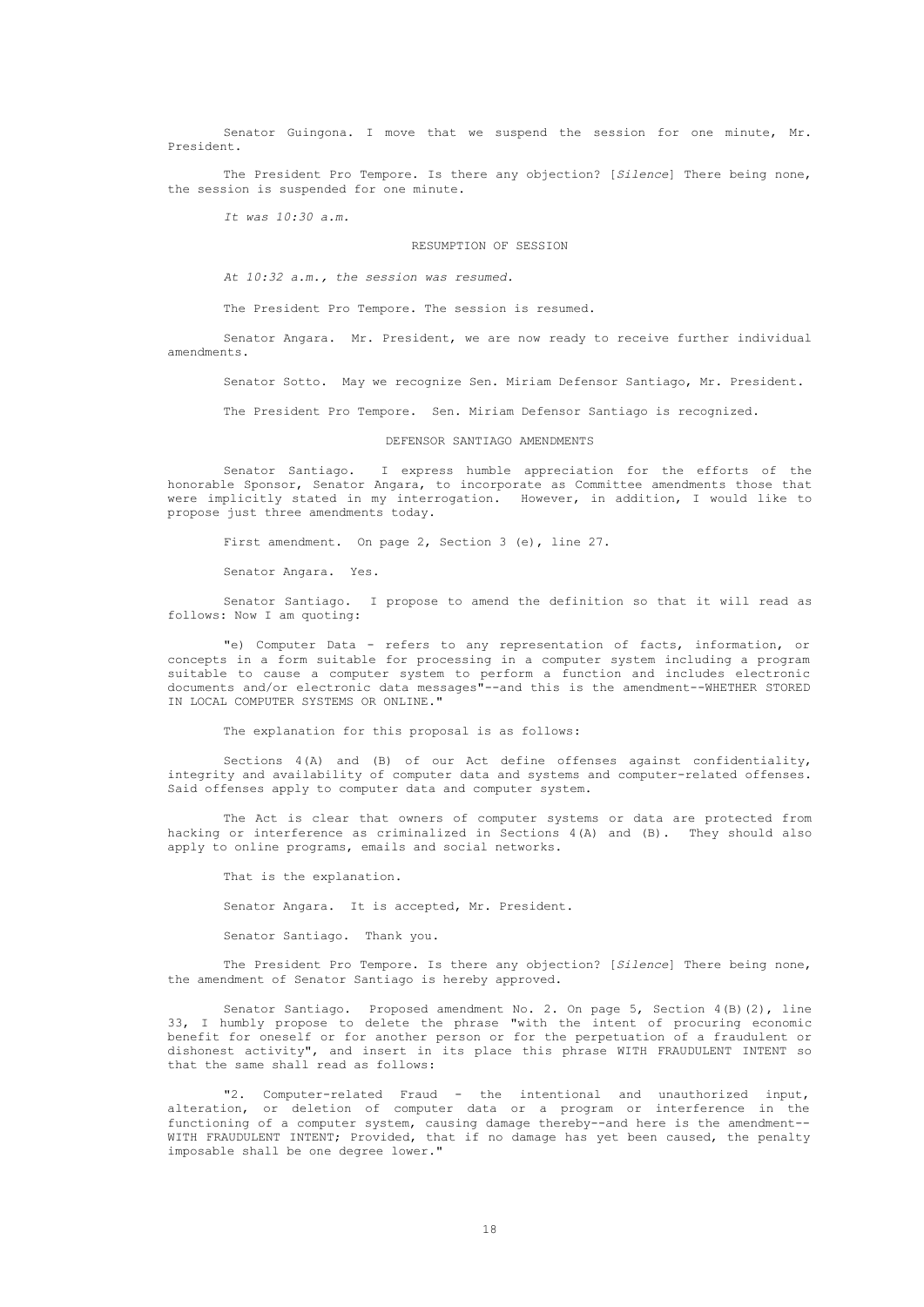My explanation for this proposal is as follows: Damage and fraudulent intent should be sufficient, whether or not there is an economic benefit. It is possible that the intention of the computer-related fraud is not economic gain, but destruction. "Perpetuation of a fraudulent activity" connotes a series of actions. It should be sufficient that the perpetrator in one act shows fraudulent intent.

I respectfully submit this amendment.

Senator Angara. We accept, Mr. President, because the amendment makes it even simpler but clearer the intention of this definition. So, we accept it.

The President Pro Tempore. Is there any objection? *[Silence]* There being none, the amendment is approved.

Senator Santiago. Thank you, Mr. President.

Last amendment. On page 8, Section 9, line 33, insert another paragraph which shall read: THE COURT WARRANT REQUIRED UNDER THIS SECTION SHALL ONLY BE ISSUED OR GRANTED UPON WRITTEN APPLICATION AND THE EXAMINATION UNDER OATH OR AFFIRMATION OF THE APPLICANT AND THE WITNESSES HE MAY PRODUCE AND A SHOWING: (1) THAT THERE ARE REASONABLE GROUNDS TO BELIEVE THAT ANY OF THE CRIMES ENUMERATED HEREINABOVE HAS BEEN COMMITTED OR IS BEING COMMITTED OR IS ABOUT TO BE COMMITTED; (2) THAT THERE ARE REASONABLE GROUNDS TO BELIEVE THAT EVIDENCE OBTAINED WILL BE ESSENTIAL TO THE CONVICTION OF ANY PERSON FOR, OR TO THE SOLUTION OF, OR TO THE PREVENTION OF, ANY SUCH CRIMES; AND (3) THAT THERE ARE NO OTHER MEANS READILY AVAILABLE FOR OBTAINING SUCH EVIDENCE.

My explanation is that, at present, it seems to me Section 9 lacks parameters to ensure that the authority thus granted will not be abused by the law enforcement authorities. I have therefore looked to Republic Act No. 4200, also known as the Anti-Wire Tapping Law, particularly Section 3, as my guide in setting the parameters for Section 9 of our present Act. If we look at Section 3 of the Anti-Wire Tapping Law, we will find a proviso that reads: "Provided, That such written order shall only be issued or granted upon written application and the examination under oath or affirmation of the applicant and the witnesses he may produce and a showing: (1) that there are reasonable grounds to believe that any of the crimes enumerated hereinabove has been committed or is being committed or is about to be committed." And if we skip over parenthesis (2) and then go on, parenthesis (3) of this other law provides "that

there are no other means readily available for obtaining such evidence."

For these reasons, I humbly submit this amendment.

Senator Angara. We accept it, Mr. President, because it further strengthens the big restraint which we want law enforcers to exercise before they search any of these computer data. As we already know, whether it is in England or in America, so much abuse has been committed for lack of parameters as recommended by our distinguished jurist. And so we accept her amendment with alacrity and gratitude.

Senator Santiago. May I express thanks to the distinguished Sponsor, Senator Angara, not only my thanks but also my admiration for his never failing accommodation of legislative amendments and for his brilliance in the legislative history in this country.

Senator Angara. Thank you very much.

The President Pro Tempore. Is there any objection to the amendment of Senator Santiago? *[Silence]* There being none, the amendment is approved.

Senator Sotto. Mr. President, will the distinguished Sponsor accept an individual amendment?

Senator Angara. With pleasure, Mr. President.

Senator Sotto. Thank you, Mr. President.

May I be allowed to lay out the predicate on why I am including this particular amendment.

The President Pro Tempore. But before the Majority Leader poses his amendment, I think Senator Lacson....

Senator Lacson. I have only one clarificatory question on the definition of "cybersex", Mr. President.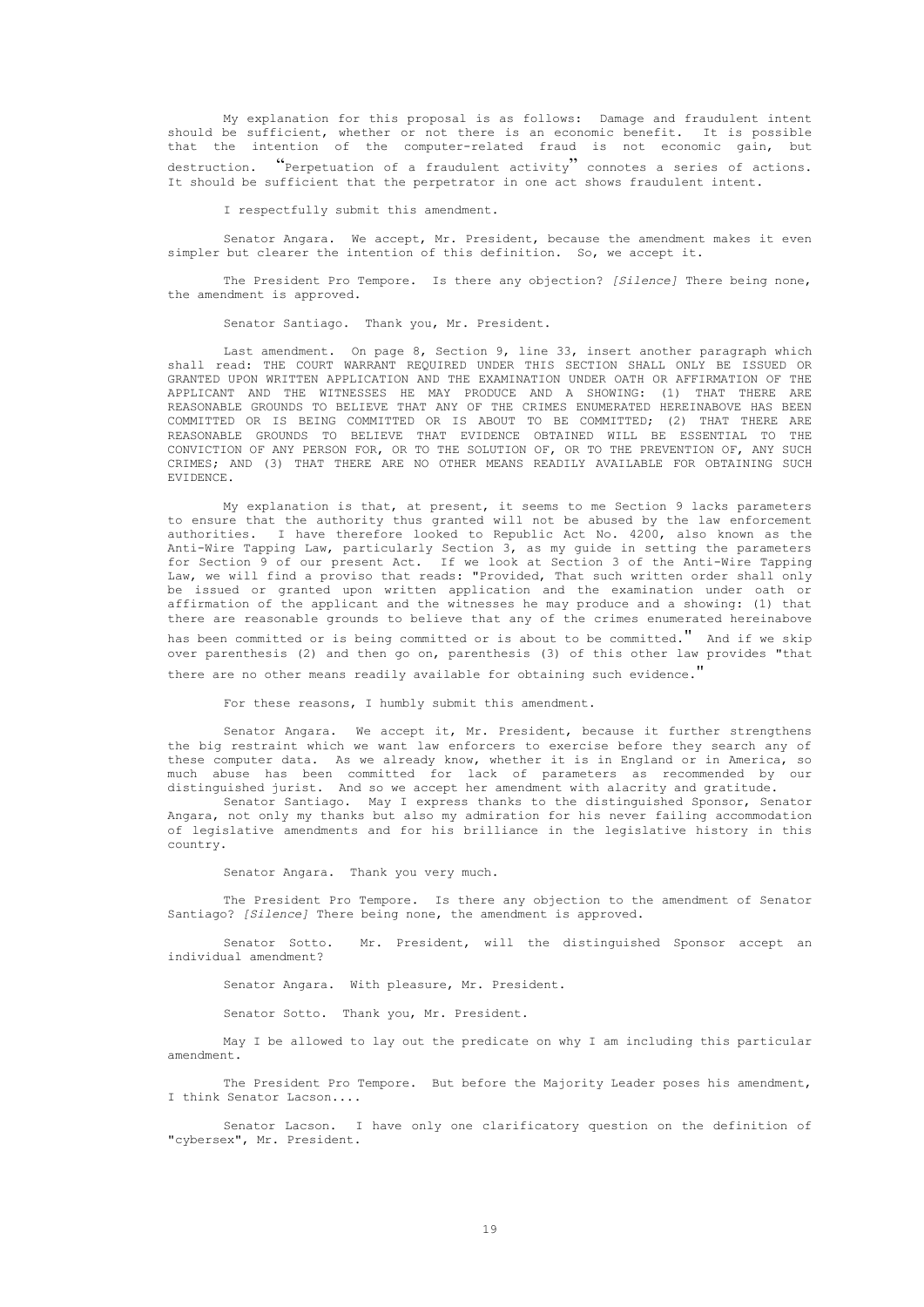If it involves any lascivious exhibition of sexual organs or sexual activity with the aid of a computer system for favor or consideration, does this not cover phonesex, Mr. President?

Senator Angara. I beg the gentleman's pardon? What was the question?

Senator Lacson. Of course, the gentleman knows that--phonesex, sex conversation. It does not involve exhibition.

Senator Angara. Just verbal.

Senator Lacson. Just verbal. I think we should cover that, Mr. President. In spite of the protestation of Senator Osmeña, I think we should cover that. *[Laughter]* Anyway, I am just trying to clarify. I just need a reply from the Sponsor.

Senator Angara. Probably, Mr. President, we may already be stepping outside the limit of what is permissible and what is not permissible.

Senator Lacson. Thank you. Then Senator Osmeña will be very happy, Mr. President.

Senator Angara. Thank you.

Senator Sotto. Just to add to the point that was raised by Senator Lacson. It is very difficult nowadays to classify the telephone as part of the computer system when it comes to this particular law, although I tend to support him. But, of course, we leave it at that. Thank you. May I be allowed, Mr. President, Mr. Sponsor.

The President Pro Tempore. Yes, with pleasure.

Senator Angara. Yes, Mr. President.

Senator Sotto. We are aware of the numerous abuses in our technology today. Videos and photos are uploaded. Unnecessary write-ups and comments have been made in the social networking systems with the public having in mind an imprecise concept of freedom of speech. *Lampas na sa* freedom of speech, if we will go through these social networking systems.

Mr. President, in *Mendez v. Court of Appeals*, G.R. No. 124491, June 1, 1999, "Libel is defined as a public and malicious imputation of a crime, or of a vice or defect, real or imaginary, or any act, omission, condition, status or circumstance tending to discredit or cause the dishonor or contempt of a natural or juridical person, or to blacken the memory of one who is dead. Thus, the elements of libel are: (a) imputation of a discreditable act or condition to another; (b) publication of the imputation; (c) identity of the person defamed; and, (d) existence of malice.

Furthermore, Mr. President, in *Lacsa v. Intermediate Appellate Court,* 161 SCRA 427, 1988, it was stated, "Words calculated to induce suspicion are sometimes more effective to destroy reputation than false charges directly made. Ironical and metaphorical language is a favored vehicle for slander. A charge is sufficient if the words are calculated to induce the hearers to suppose and understand that the person or persons against whom they were uttered were guilty of certain offenses, or are sufficient to impeach their honesty, virtue, or reputation, or to hold the person or persons up to public ridicule".

Now, with this in mind, I hope the Sponsor could include the following in addition to contempt-related crimes with the end in view of applying libel in cyberspace. We would want to place it on record that the publication requirement in the crime of libel is achieved by the mere fact that it is seen in cyberspace and this can further promote the advocacy of "Think before you click". So, cybercrime offenses, Mr. President, are not covered under Republic Act No. 3815 where libel is there in Article 355.

So, Mr. President, may I propose that we insert on page 6, line 37, probably the last one for Section 4, *LIBEL*. - THE UNLAWFUL OR PROHIBITED ACTS OF LIBEL AS DEFINED IN ARTICLE 355 OF THE REVISED PENAL CODE COMMITTED THROUGH A COMPUTER SYSTEM OR ANY OTHER SIMILAR MEANS WHICH MAY BE DEVISED IN THE FUTURE.

Senator Angara. Where does the gentleman propose to place that? Senator Sotto. Before Section 5, Mr. President, the last part of Section 4. Senator Angara. Before Section 5 on page 7. Senator Sotto. Yes, Mr. President, page 7.